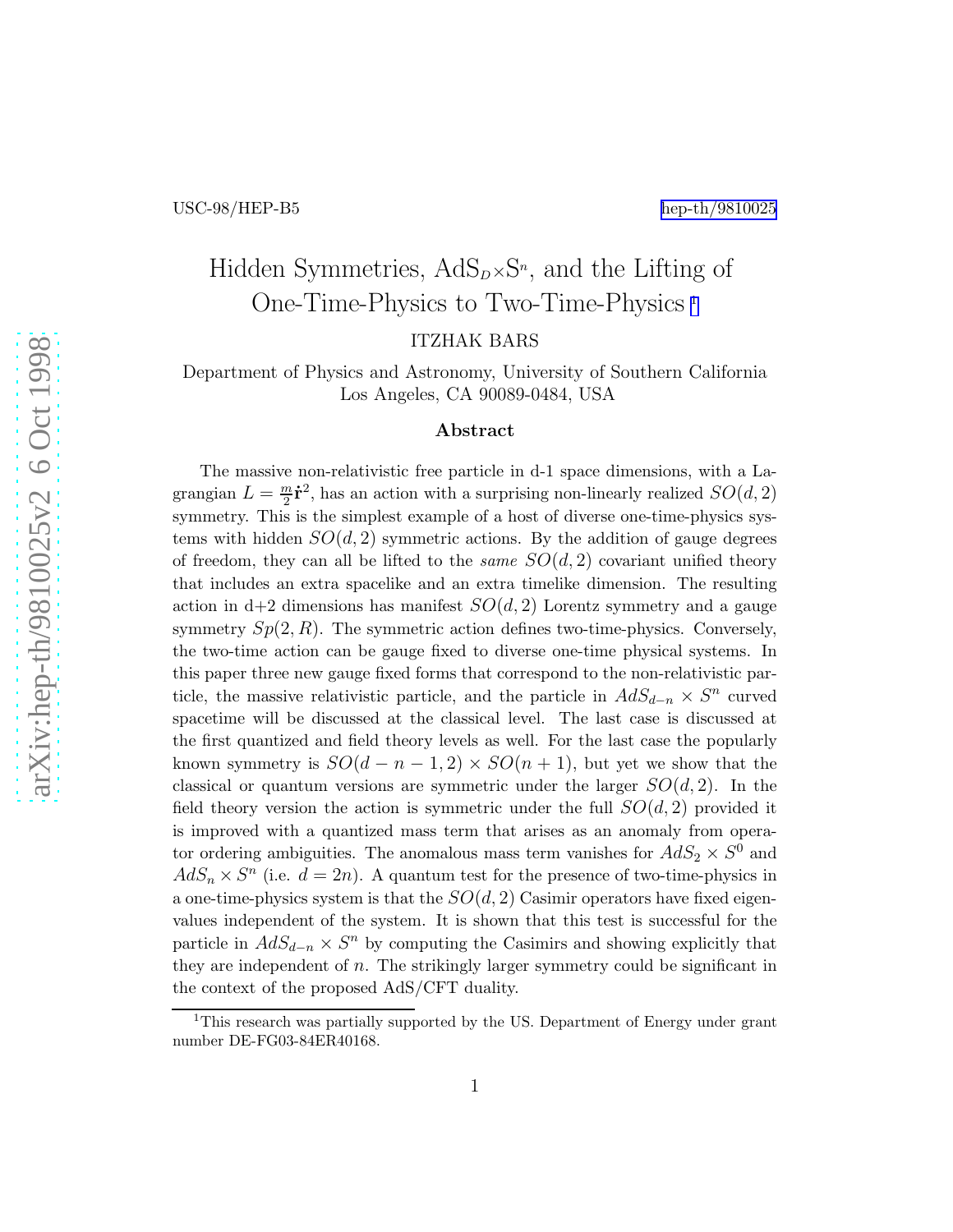## <span id="page-1-0"></span>1 Hidden  $SO(d, 2)$  in one-time physics

In this section we will begin by showing some examples of surprising nonlinearly realized hidden  $SO(d, 2)$  symmetry in simple one-time-physics systems. We will then explain the true and systematic origin of these symmetries, not only in these examples but also in a host of many others, as being a simple and direct consequence of two time physics. Two-time physics has been defined and explained in [\[1](#page-21-0)]-[\[4](#page-21-0)] and it will be briefly outlined below, but the reader can understand the symmetries discussed here from the traditional one-time-physics point of view. The main point of the examples is that the hidden symmetry allows us to embed standard one-time-physics in a larger spacetime with one more spacelike and one more timelike dimensions as compared to standard one-time physics. The lifting to higher dimensions is done with the addition of gauge degrees of freedom such that diverse actions for one-time-physics systems converge to the same unified action in two-time physics that also has an  $Sp(2, R)$  gauge symmetry. The  $Sp(2, R)$ acts on position and momentum  $(X^M, P^M)$  as a doublet. This establishes an  $Sp(2, R)$  duality symmetry among the diverse one-time-physics systems. There are consequences and some tests of two-time-physics as will be illustrated in section 2.

#### 1.1 Non-relativistic particle

#### 1.1.1 Hidden symmetry

Consider the free massive non-relativistic particle in  $d-1$  space dimensions with the action

$$
S = \int d\tau \frac{1}{2}m\dot{\mathbf{r}}^2.
$$
 (1)

We will discuss this simple example from different angles because it serves as a prototype for understanding the more complicated cases. The case of the massless relativistic particle (with and without spin) discussed in[[1\]](#page-21-0),[\[3](#page-21-0)] can also serve as a prototype, but it is perhaps not sufficiently complicated to illustrate some of the issues.

As is well known, the obvious symmetry of this system is described by the Galilean group consisting of rotations  $SO(d-1)$  and translations  $T_{d-1}$ in  $(d-1)$  dimensions. The Hamiltonian  $H = \mathbf{p}^2/2m$  commutes with the generators of these symmetries. Until now there has not been any clue that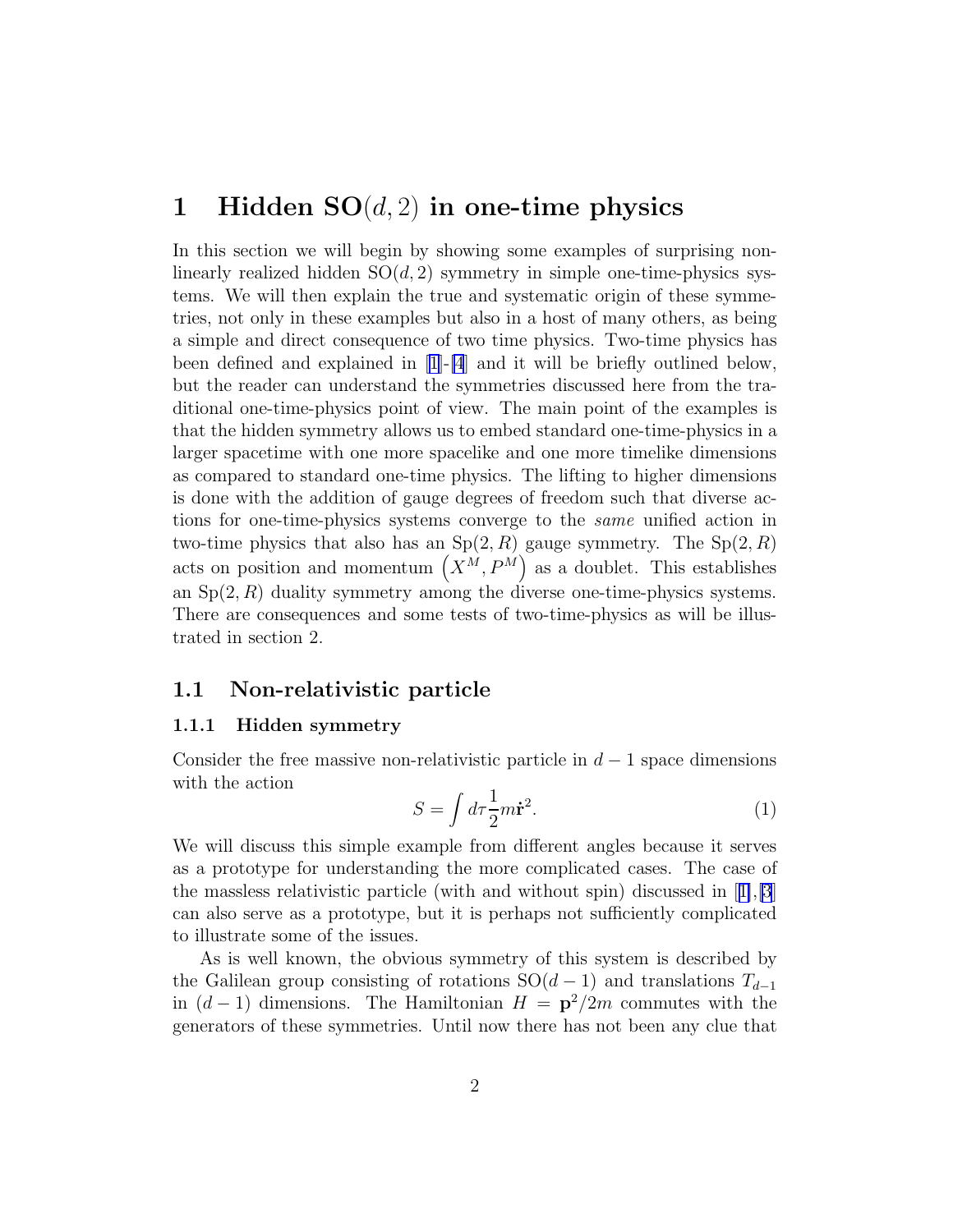<span id="page-2-0"></span>this system has a higher symmetry structure. However, it can be checked that the action (not the Hamiltonian) is symmetric under the larger symmetry  $SO(d, 2)$  as follows.

Define a basis for an  $SO(d, 2)$  vector with an index  $M = (+', -', 0, i)$ , with  $i = 1, 2, \dots, (d-1)$  denoting the space coordinates as in  $\mathbf{r}^i$ . The parameters of  $SO(d, 2)$  form an antisymmetric matrix  $\varepsilon_{MN}$  with independent components  $\varepsilon_{+'-'}$ ,  $\varepsilon_{+'}$ ,  $\varepsilon_{-'}$ ,  $\varepsilon_{+'}$ ,  $\varepsilon_{-'}$ ,  $\varepsilon_{0i}$ ,  $\varepsilon_{ij}$ , where the last  $\varepsilon_{ij}$  are the parameters for rotations for the linearly realized rotations  $SO(d-1)$ . The hidden  $SO(d, 2)$ symmetry of the action above is obtained by the following *off-shell* linear and non-linear transformations of  $\mathbf{r}(\tau)$ 

$$
\delta \mathbf{r}^{i}(\tau) = \varepsilon_{ij} \mathbf{r}^{j} + \varepsilon_{+'-'} \left( \mathbf{r}^{i} - 2\tau \dot{\mathbf{r}}^{i} \right) + \varepsilon_{+'} \frac{-\tau \left( \mathbf{r}^{i} - \dot{\mathbf{r}}^{i} \tau \right)}{\sqrt{\left( \mathbf{r} - \tau \dot{\mathbf{r}} \right)^{2}}} \tag{2}
$$
\n
$$
+ \varepsilon_{-'} \left[ \dot{\mathbf{r}}^{i} \sqrt{\left( \mathbf{r} - \tau \dot{\mathbf{r}} \right)^{2}} - \frac{\tau \dot{\mathbf{r}}^{2}}{2} \frac{\left( \mathbf{r}^{i} - \dot{\mathbf{r}}^{i} \tau \right)}{\sqrt{\left( \mathbf{r} - \tau \dot{\mathbf{r}} \right)^{2}}} \right] - \varepsilon_{+'i} \tau
$$
\n
$$
+ \varepsilon_{-'j} \left[ -\mathbf{r}^{i} \dot{\mathbf{r}}^{j} + \mathbf{r}^{j} \dot{\mathbf{r}}^{i} - \mathbf{r} \cdot \dot{\mathbf{r}} \delta^{ij} + \tau \dot{\mathbf{r}}^{i} \dot{\mathbf{r}}^{j} + \tau \frac{\dot{\mathbf{r}}^{2}}{2} \delta^{ij} \right]
$$
\n
$$
+ \varepsilon_{0j} \left[ -\delta^{ij} \sqrt{\left( \mathbf{r} - \tau \dot{\mathbf{r}} \right)^{2}} + \frac{\tau \dot{\mathbf{r}}^{j} \left( \mathbf{r}^{i} - \dot{\mathbf{r}}^{i} \tau \right)}{\sqrt{\left( \mathbf{r} - \tau \dot{\mathbf{r}} \right)^{2}}} \right].
$$
\n(2)

Note the explicit  $\tau$ , in addition to the implicit  $\tau$  in  $\mathbf{r}^{i}(\tau)$ , which will be related below to a gauge transformation. The Lagrangian transforms into a total derivative  $\delta(\dot{\mathbf{r}}^2/2) = \partial_\tau \Lambda(\tau, \varepsilon_{MN})$ , with  $\Lambda(\tau, \varepsilon_{MN})$  given by

$$
\Lambda \left( \tau, \varepsilon_{MN} \right) = -\varepsilon_{+'-'} \tau \dot{\mathbf{r}}^2 - \varepsilon_{+'} 0 \left[ \tau \frac{\dot{\mathbf{r}} \cdot (\mathbf{r} - \tau \dot{\mathbf{r}})}{\sqrt{(\mathbf{r} - \tau \dot{\mathbf{r}})^2}} + \frac{1}{2} \sqrt{(\mathbf{r} - \tau \dot{\mathbf{r}})^2} \right]
$$
(3)  
 
$$
+ \varepsilon_{-'} 0 \left[ \frac{\dot{\mathbf{r}}^2}{2} \sqrt{(\mathbf{r} - \tau \dot{\mathbf{r}})^2} - \frac{\tau \dot{\mathbf{r}}^2}{2} \frac{\dot{\mathbf{r}} \cdot (\mathbf{r} - \tau \dot{\mathbf{r}})}{\sqrt{(\mathbf{r} - \tau \dot{\mathbf{r}})^2}} \right]
$$

$$
- \varepsilon_{+'} i \mathbf{r}^i + \varepsilon_{-'} j \left[ -\dot{\mathbf{r}}^j \dot{\mathbf{r}} \cdot \mathbf{r} + \mathbf{r}^j \frac{\dot{\mathbf{r}}^2}{2} + \tau \dot{\mathbf{r}}^j \dot{\mathbf{r}}^2 \right]
$$

$$
+ \varepsilon_{0j} \left[ \tau \dot{\mathbf{r}}^j \frac{\dot{\mathbf{r}} \cdot (\mathbf{r} - \tau \dot{\mathbf{r}})}{\sqrt{(\mathbf{r} - \tau \dot{\mathbf{r}})^2}} \right].
$$

Hence the action is symmetric under  $SO(d, 2)$ .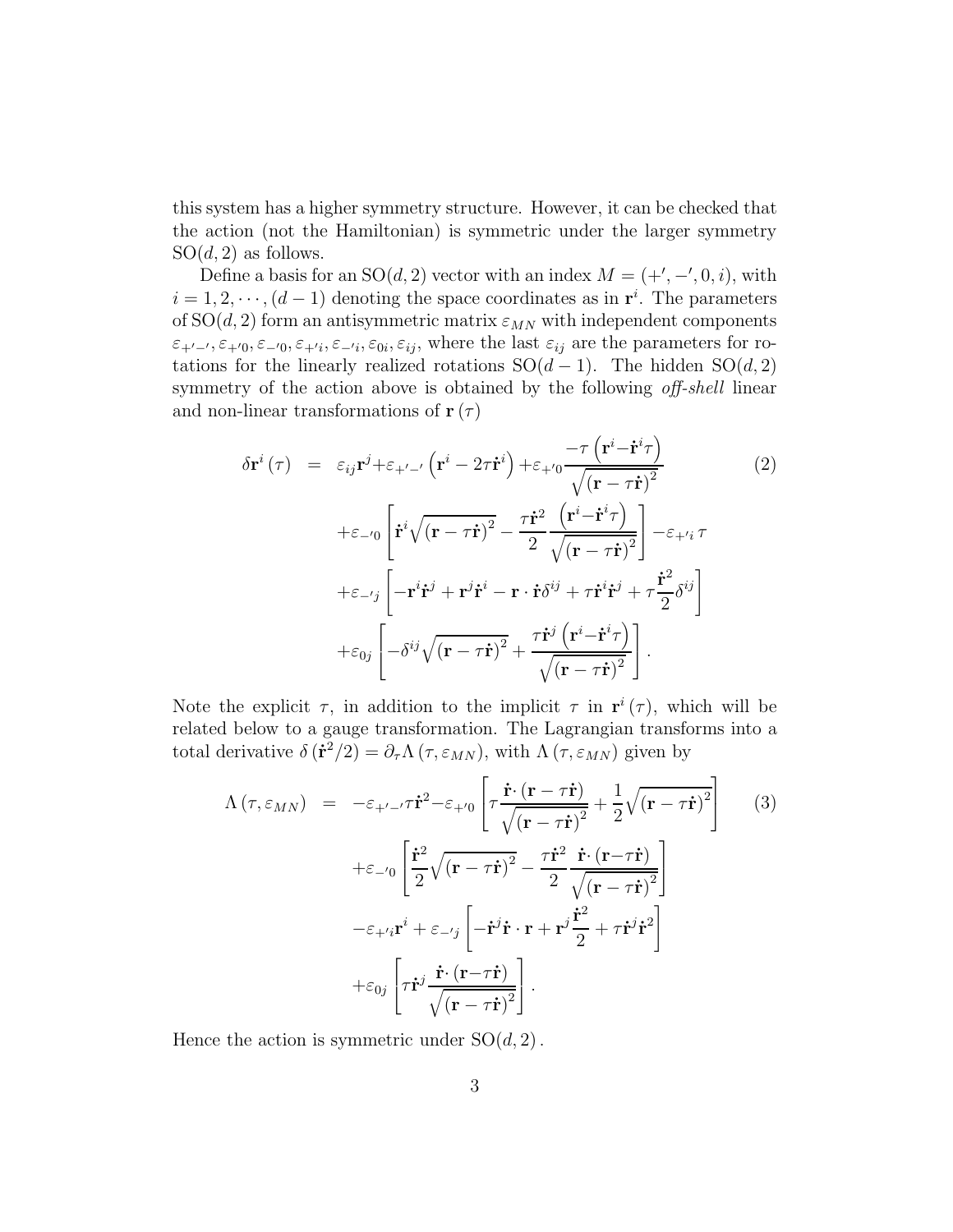#### <span id="page-3-0"></span>1.1.2 Generators

The generators of this  $SO(d, 2)$  symmetry can be derived by using a generalized Noether theorem. Using canonical variables  $\mathbf{r}(\tau)$ ,  $\mathbf{p}(\tau) = m\dot{\mathbf{r}}(\tau)$  they are given at any  $\tau$  by

$$
SO(d-1) \quad : \quad L^{ij} = \mathbf{r}^i \mathbf{p}^j - \mathbf{r}^j \mathbf{p}^i \tag{4}
$$

$$
SO(1,2) : \begin{cases} L^{+/-'} = -\left(\mathbf{r} - \tau \frac{\mathbf{p}}{m}\right) \cdot \mathbf{p}, L^{+'} = -m\sqrt{\left(\mathbf{r} - \tau \frac{\mathbf{p}}{m}\right)^2}, \\ L^{-'} = -\frac{\mathbf{p}^2}{2m}\sqrt{\left(\mathbf{r} - \tau \frac{\mathbf{p}}{m}\right)^2}, \end{cases}
$$
(5)

$$
L^{+^i} = -m\left(\mathbf{r}^i - \tau \frac{\mathbf{p}^i}{m}\right), \qquad L^{0i} = \mathbf{p}^i \sqrt{\left(\mathbf{r} - \tau \frac{\mathbf{p}}{m}\right)^2} \tag{6}
$$

$$
L^{-i} = -\frac{\mathbf{p}^2}{2m} \left( \mathbf{r}^i - \tau \frac{\mathbf{p}^i}{m} \right) + \mathbf{p} \cdot \left( \mathbf{r} - \tau \frac{\mathbf{p}}{m} \right) \frac{\mathbf{p}^i}{m}.
$$
 (7)

The Poisson brackets of these  $L^{MN}(\tau)$  form the SO(d, 2) algebra at every  $\tau$ (which is treated as a parameter)

$$
\left\{L^{MN}, L^{RS}\right\} = \eta^{MR}L^{NS} + \eta^{NS}L^{MR} - \eta^{NR}L^{MS} - \eta^{MS}L^{NR},\tag{8}
$$

including the  $SO(1, 2)$  and  $SO(d-1)$  subalgebras as indicated. Furthermore, the  $L^{ij}$  together with  $\mathbf{p}^i \sim L^{0i}/L^{+0}$  form the Galilean subalgebra, which is the familiar symmetry of the non-relativistic particle. The Galilean generators are the only ones that do not have explicit  $\tau$  dependence. The general  $\tau$ dependent  $L^{MN}$  generate the new hidden  $SO(d, 2)$  symmetries of the action [\(1](#page-1-0)). The  $\tau$  dependent terms may be regarded as generating  $\tau$ -dependent local transformation on the independent of f-shell dynamical variables  $\mathbf{r}(\tau)$ ,  $\mathbf{p}(\tau)$ .

The  $SO(d, 2)$  transformations of the independent canonical degrees of freedom r, p are obtained at any  $\tau$  by evaluating the Poisson brackets while treating  $\tau$  as a parameter

$$
\delta \mathbf{r}^{i}(\tau) = \frac{1}{2} \varepsilon_{MN} \left\{ L^{MN}(\tau) \, , \mathbf{r}^{i}(\tau) \right\}, \quad \delta \mathbf{p}^{i}(\tau) = \frac{1}{2} \varepsilon_{MN} \left\{ L^{MN}(\tau) \, , \mathbf{p}^{i}(\tau) \right\}. \tag{9}
$$

Under these transformations the first order form of the action

$$
S = \int_0^T d\tau \left( \dot{\mathbf{r}} \cdot \mathbf{p} - \frac{\mathbf{p}^2}{2m} \right), \tag{10}
$$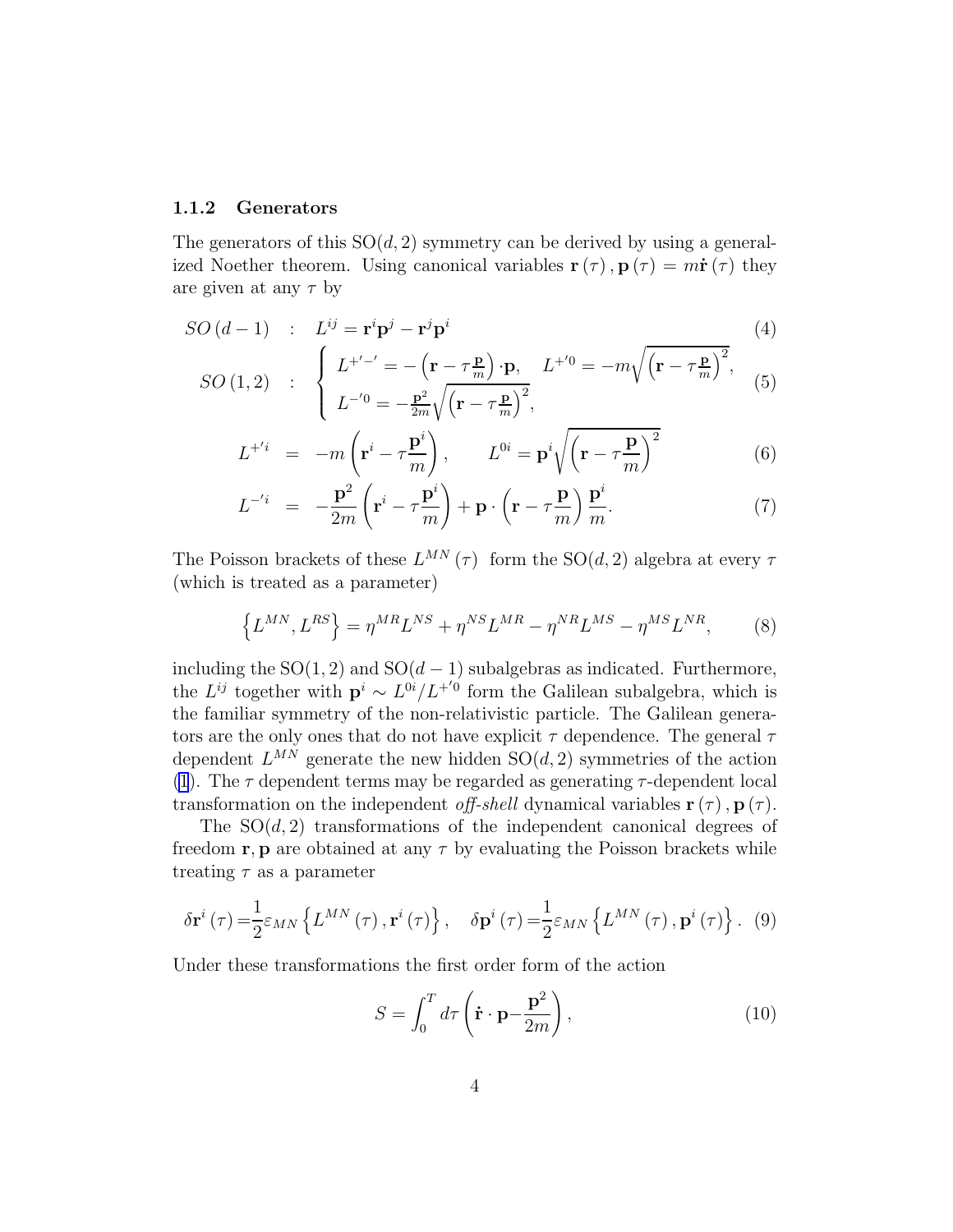<span id="page-4-0"></span>is invariant under  $SO(d,2)$ . Here  $\mathbf{r}(\tau)$ ,  $\mathbf{p}(\tau)$  are treated as independent off-shell fields whose  $\tau$  dependence are unrelated to each other. However, if they are related to each other by using the equation of motion for momentum  $\mathbf{p} = m\dot{\mathbf{r}}$  $\mathbf{p} = m\dot{\mathbf{r}}$  $\mathbf{p} = m\dot{\mathbf{r}}$ , then the  $\delta \mathbf{r}^i$  of [\(9](#page-3-0)) reduces to the  $\delta \mathbf{r}^i$  in ([2\)](#page-2-0) which corresponds to the transformation law for the invariance of the action([1\)](#page-1-0) in the second order form.

It can be checked that the  $SO(d, 2)$  generators can be rewritten formally as the antisymmetric product of two  $d + 2$  dimensional vectors in the form

$$
L^{MN} = X_0^M P_0^N - X_0^N P_0^M \tag{11}
$$

with

$$
M = \begin{pmatrix} +' & , & -' & , & 0 & , & i \end{pmatrix} \tag{12}
$$

$$
X_0^M = \left(\tau, \frac{\mathbf{r} \cdot \mathbf{p}}{m} - \frac{\tau \mathbf{p}^2}{2m^2}, \sqrt{\mathbf{r} - \tau \frac{\mathbf{p}}{m}}\right)^2, \mathbf{r}^i
$$
 (13)

$$
P_0^M = \left(m, \frac{\mathbf{p}^2}{2m}, 0, \mathbf{p}^i\right). \tag{14}
$$

These satisfy  $X_0^2 = P_0^2 = X_0 \cdot P_0 = 0$  with a metric  $\eta_{MN}$ , such that  $\eta_{+/-'} =$  $-1$ ,  $\eta_{00} = -1$ ,  $\eta_{ij} = \delta_{ij}$ . This is the metric invariant under SO(d, 2) with two timelike dimensions.

#### 1.1.3 Lifting to two-time-physics

The  $SO(d, 2)$  symmetry with this structure implies that the non-relativistic particle action can be lifted to a manifestly  $SO(d, 2)$  symmetric form by the addition of gauge degrees of freedom. From the form of (11) we can deduce that the manifestly symmetric form of the symmetry is the Lorentz symmetry  $SO(d, 2)$  realized linearly on a vector  $X^M(\tau)$  and its canonical conjugate  $P^{M}(\tau)$ . These describe a particle (0-brane) in a spacetime with d spacelike and 2 timelike dimensions  $(X^M, P^M$  are lifted forms of  $X_0^M, P_0^M$ including gauge degrees of freedom). This shows that the non-relativistic particle is connected to the realm of two-time-physics, a formulation that also has a sufficiently large gauge symmetry  $Sp(2, R)$  to kill all ghosts and connect back to one-time-physics as discussed in recent papers [\[1](#page-21-0)]-[[4\]](#page-21-0).

The  $Sp(2, R)$  gauge theory for zero branes takes the form [\[1](#page-21-0)]

$$
S_0 = \frac{1}{2} \int_0^T d\tau \left( D_\tau X_i^M \right) \varepsilon^{ij} X_j^N \eta_{MN} \tag{15}
$$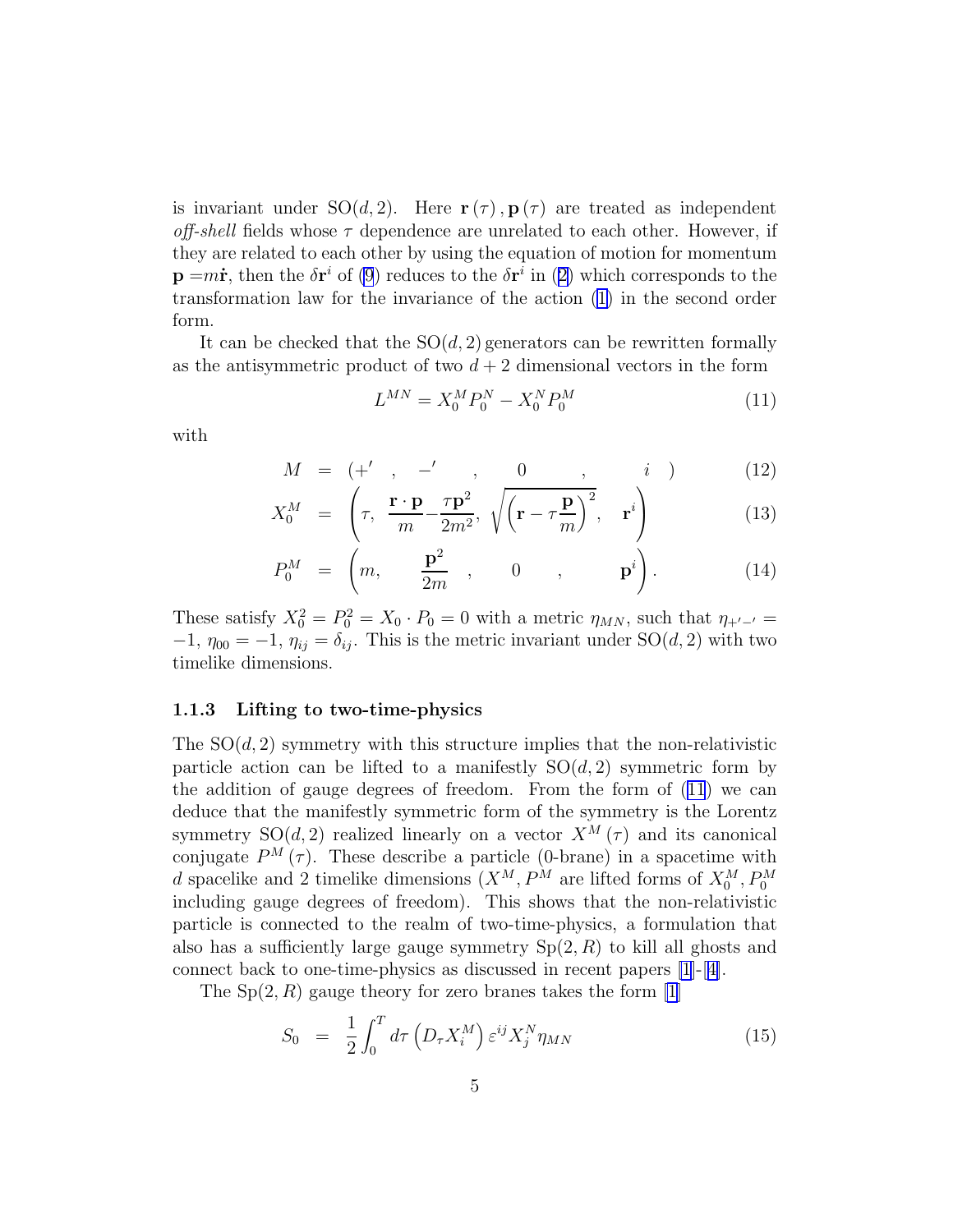$$
=\int_0^T d\tau \left(\partial_\tau X_1^M X_2^N - \frac{1}{2}A^{ij}X_i^M X_j^N\right)\eta_{MN} \ .
$$

<span id="page-5-0"></span>The canonical conjugates are  $X_1^M = X^M$  and  $\partial S / \partial \dot{X}_1^M = X_2^M = P^M$ . They are consistent with the idea that  $(X_1^M, X_2^M)$  is the  $Sp(2, R)$  doublet  $(X^M, P^M)$ . The symmetric  $A^{ij}$  are the 3 gauge potentials of  $Sp(2, R)$ . The equations of motion for  $A^{ij}$  give the first class constraints

$$
X \cdot X = X \cdot P = P \cdot P = 0 \tag{16}
$$

that form the  $Sp(2, R)$  Lie algebra. The action is evidently symmetric under  $SO(d, 2)$ . The generators are gauge invariant

$$
L^{MN} = X_i^M X_j^N \varepsilon^{ij} = X^M P^N - X^N P^M. \tag{17}
$$

In this form all components of  $X^M$  and  $P^M$  are canonical and  $\delta X^M, \delta P^M$  are obtained by using the basic Poisson brackets  $\delta X^M = \frac{1}{2}$  $\frac{1}{2}\varepsilon_{RS}\left\{L^{RS},X^M\right\},\,\text{etc.}.$ In this fully covariant approach the constraints are applied on the states, as discussed in[[1\]](#page-21-0)-[[4\]](#page-21-0).

The three gauge choices that reduce the general system to the nonrelativistic particle are

$$
X^{+'}(\tau) = \tau, \quad P^{+'}(\tau) = m, \quad P^{0}(\tau) = 0.
$$
 (18)

After solving the three constraints (16) explicitly in this gauge,  $X^M(\tau)$  and  $P^{M}(\tau)$ take the form given in ([13,14\)](#page-4-0). Note that the non-relativistic particle action [\(10](#page-3-0)) can then be written as

$$
S = \int d\tau \ \partial_{\tau} X_0 \cdot P_0 = \int_0^T d\tau \left( \dot{\mathbf{r}} \cdot \mathbf{p} - \frac{\mathbf{p}^2}{2m} \right).
$$
 (19)

This follows from the fully gauge invariant and  $SO(d, 2)$  invariant two-timephysics action [\(15\)](#page-4-0) after the gauge([13](#page-4-0),[14](#page-4-0)) has been inserted.

#### 1.1.4 An intermediate gauge

It is also interesting to consider an intermediate gauge. For example, if we choose only two gauges  $P^{+'}(\tau) = m$ ,  $P^{0}(\tau) = 0$  and solve two constraints  $X^2 = X \cdot P = 0$ , there remains one gauge freedom and one constraint. Then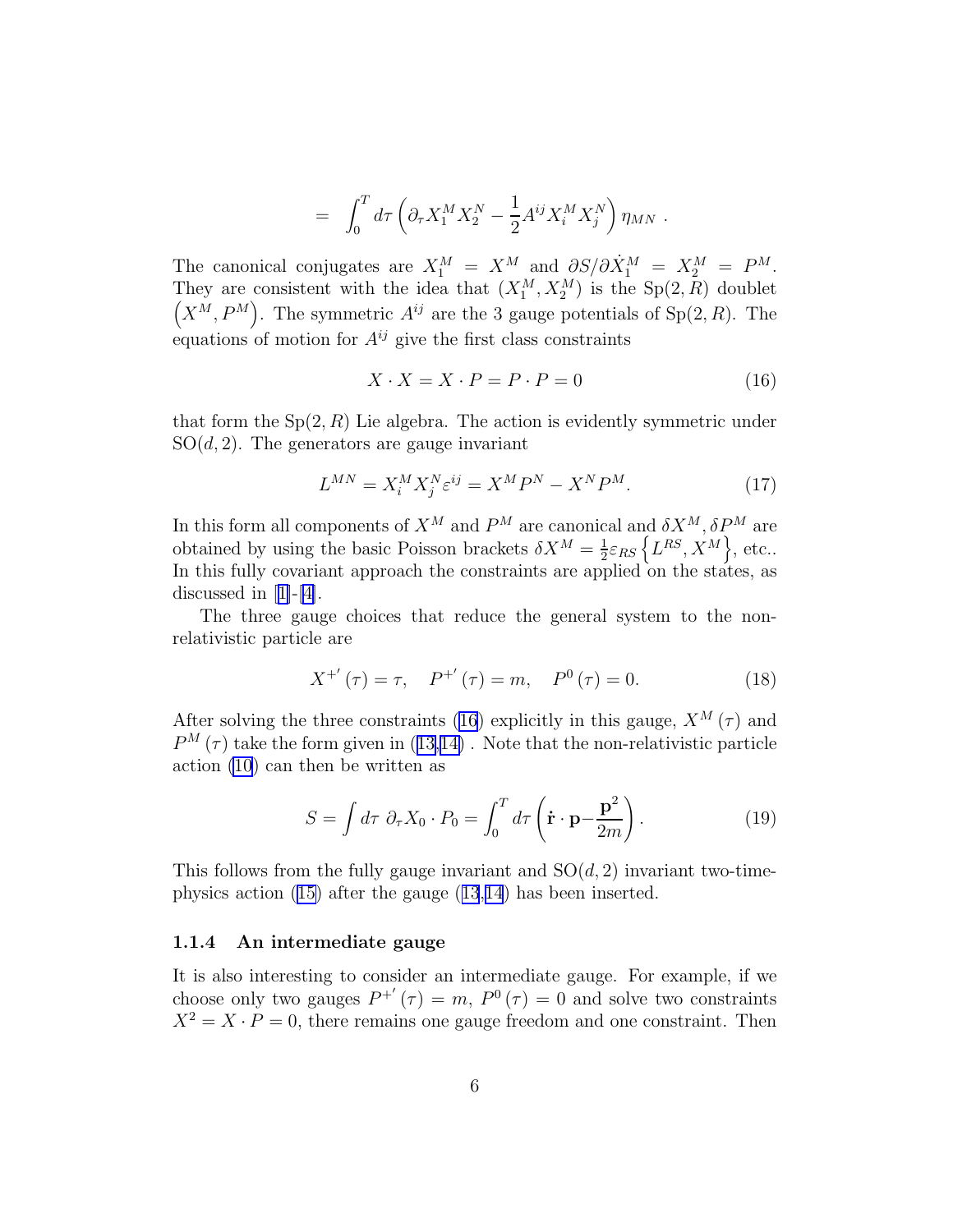<span id="page-6-0"></span> $X^M, P^M$  are parametrized in terms of the d canonical degrees of freedom  $(t(\tau), \mathbf{r}^i(\tau))$  and their canonical conjugates  $(H(\tau), \mathbf{p}^i(\tau))$  as follows

$$
M = (+', -', 0, \underline{n}, i)
$$
  

$$
X^M = \left(t, \frac{\mathbf{r} \cdot \mathbf{p}}{m} - t\frac{H}{m}, \sqrt{\mathbf{r}^2 - 2\frac{t\mathbf{r} \cdot \mathbf{p}}{m} + 2\frac{H}{m}t^2}, \mathbf{r}^i\right)
$$
(20)

$$
P^M = \begin{pmatrix} m, & H, & 0, & \mathbf{p}^i \end{pmatrix} \tag{21}
$$

We derive the dynamics for the remaining degrees of freedom  $t, r, H, p$  by inserting this gauge fixed form in the original action([15\)](#page-4-0). The result is a one-time action given by

$$
S = \int_0^T d\tau \left( \partial_\tau X^M P^N - \frac{1}{2} A^{22} \left( -2mH + \mathbf{p}^2 \right) - 0 - 0 \right) \tag{22}
$$

$$
= \int_0^T d\tau \left[ -H \partial_\tau t + \mathbf{p}^i \partial_\tau \mathbf{r}^i - \frac{1}{2} A^{22} \left( -2mH + \mathbf{p}^2 \right) \right]. \tag{23}
$$

We have dropped a total derivative term  $\partial_{\tau}$  (**r** · **p**) that does not contribute to the dynamics. The last form of the action confirms that  $(t, H)$  and  $(\mathbf{r}, \mathbf{p})$ are canonical conjugates with Poisson brackets

$$
\{t, H\} = -1, \quad \left\{\mathbf{r}^i, \mathbf{p}^j\right\} = \delta^{ij}.
$$
 (24)

The  $A^{22}$  equation of motion gives the constraint  $H = \frac{p^2}{2m}$  $\frac{\mathbf{p}^2}{2m}$ . This is the same as the  $P^2 = 0$  constraint. The remaining local symmetry corresponds to  $\tau$ reparametrizations. In the gauge  $t(\tau) = \tau$  the dynamics describes the free non-relativistic massive particle. In fact, if this additional gauge is chosen the action reduces to([10](#page-3-0)).

We expect that this form of one-time-physics action (23) is also symmetric under  $SO(d, 2)$ . To construct the generators we insert the gauge choice of  $(20,21)$  in the gauge invariant  $L^{MN}$  of [\(17\)](#page-5-0). At the classical level, without watching orders of operators, they are given by (now there is no explicit  $\tau$ dependence)

$$
SO(d-1) : L^{ij} = \mathbf{r}^i \mathbf{p}^j - \mathbf{r}^j \mathbf{p}^i
$$
\n
$$
SO(1,2) : \begin{cases} L^{+/-'} = 2tH - \mathbf{r} \cdot \mathbf{p}, L^{+/0} = -m\sqrt{\mathbf{r}^2 - 2t\frac{\mathbf{r} \cdot \mathbf{p}}{m} + 2\frac{H}{m}t^2}, \\ L^{-/0} = -H\sqrt{\mathbf{r}^2 - 2t\frac{\mathbf{r} \cdot \mathbf{p}}{m} + 2\frac{H}{m}t^2}, \end{cases}
$$
\n(25)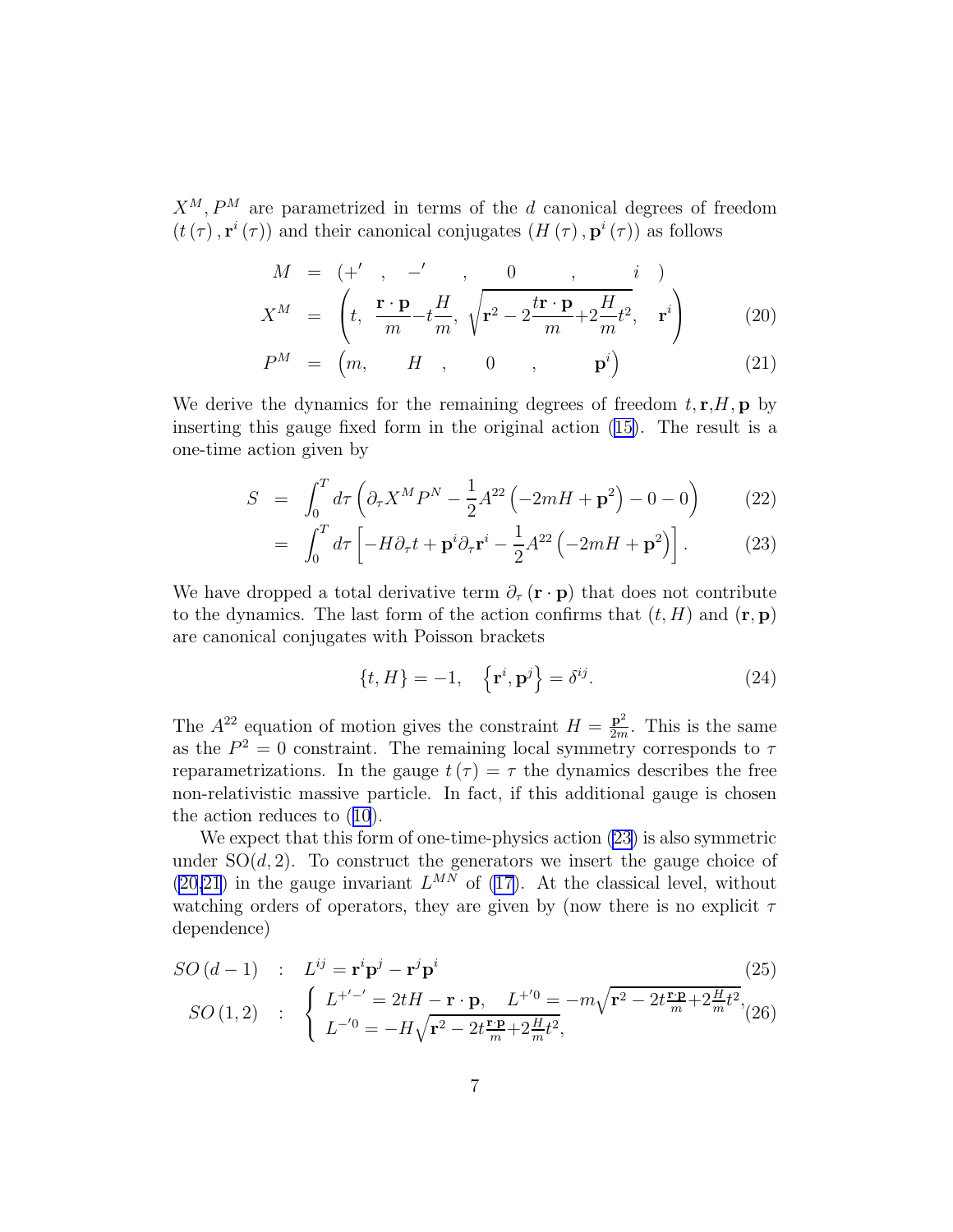$$
L^{+'i} = t\mathbf{p}^i - m\mathbf{r}^i, \quad L^{-'i} = -t\frac{H}{m}\mathbf{p}^i + \frac{\mathbf{r} \cdot \mathbf{p}}{m}\mathbf{p}^i - H\mathbf{r}^i,\tag{27}
$$

$$
L^{0i} = \mathbf{p}^i \sqrt{\mathbf{r}^2 - 2\frac{t\mathbf{r} \cdot \mathbf{p}}{m} + 2\frac{H}{m}t^2}.
$$
 (28)

Usingthe basic Poisson brackets ([24](#page-6-0)) it can be shown that these  $L^{MN}$ form the  $SO(d, 2)$  algebra. They also generate the transformation rules for  $t, H, \mathbf{r}^i, \mathbf{p}^i$  by evaluating the Poisson brackets  $\delta t = \frac{1}{2}$  $\frac{1}{2} \varepsilon_{MN} \left\{ L^{MN}, t \right\}$ , etc.. The action is not invariant under these transformations alone; for invariance one must also transform  $A^{22}$ . The reason is that the constraint  $(-2mH + p^2)$ that multiplies  $A^{22}$  in the action is not invariant, but transforms into itself with an overall factor

$$
\delta\left(-2mH + \mathbf{p}^2\right) = \gamma\left(\varepsilon_{MN}, \tau\right) \times \left(-2mH + \mathbf{p}^2\right),\tag{29}
$$

where

$$
\gamma\left(\varepsilon_{MN},\tau\right) = \left(\frac{\mathbf{p}^{j}\left(\tau\right)}{m}\varepsilon_{-j} - \varepsilon_{+j} - \mathbf{p} + \frac{t\left(\tau\right)\left(\varepsilon_{+j} - \frac{H\left(\tau\right)}{m}\varepsilon_{-j} - \varepsilon_{0j}\frac{\mathbf{p}^{j}\left(\tau\right)}{m}\right)}{\sqrt{\mathbf{r}^{2}\left(\tau\right) - 2t\left(\tau\right)\frac{\mathbf{r}\left(\tau\right)\cdot\mathbf{p}\left(\tau\right)}{m} + 2\frac{H\left(\tau\right)}{m}t^{2}\left(\tau\right)}}\right).
$$
\n(30)

This term is cancelled by taking  $\delta A^{22} = -2A^{22}\gamma(\epsilon_{MN}, \tau)$ . This factor can be understood as follows. Recall that when a gauge is fixed the new generators  $L^{MN}$  perform a naive  $SO(d, 2)$  transformation (that disturbs the gauge) followed by an  $Sp(2, R)$  gauge transformation (that restores the gauge). The constraints([16](#page-5-0)) transform as a triplet under the restoring gauge transformation.. Since two of the constraints are already zero explicitly, the third one transforms into itself with an overall factor  $\delta(P^2) = \gamma(\varepsilon_{MN}) \times P^2$ , and this must be compensated by the transformation of the gauge field  $\delta A^{22}$  as given above.

#### 1.1.5 Field theory

When we do not make the last gauge choice the remaining constraint must be applied on the states. A complete Hilbert space for the quantum theory is given in configuration space as  $|t, r \rangle$ . The physical subset of states  $|\psi \rangle$ are those that satisfy the constraint

$$
\left(H - \frac{\mathbf{p}^2}{2m}\right)|\psi\rangle = 0.
$$
\n(31)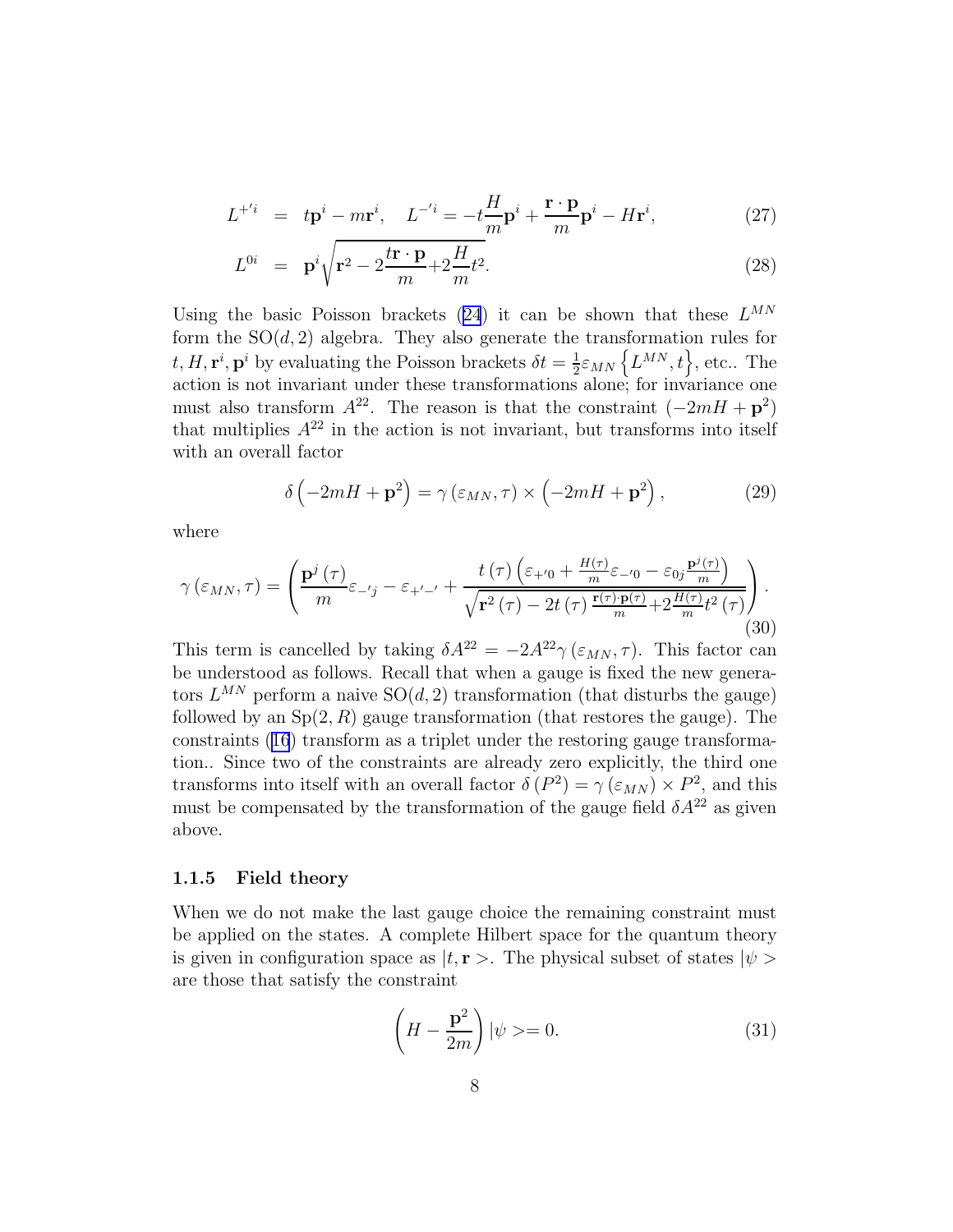In terms of the wavefunction in configuration space  $\psi(t, \mathbf{r}) = \langle t, \mathbf{r} | \psi \rangle$  the physical state condition takes the form of the non-relativistic Schrödinger equation

$$
i\partial_t \psi(t, \mathbf{r}) = -\frac{\nabla^2}{2m} \psi(t, \mathbf{r}).
$$
\n(32)

The effective field theory that reproduces this equation is

$$
S_{eff} = \int dt d\mathbf{r} \left[ i\psi^* \partial_t \psi - \frac{1}{2m} \nabla \psi^* \cdot \nabla \psi \right]. \tag{33}
$$

The norm of the physical state is then given by integrating the time component of the probability current at fixed time

$$
\langle \psi | \psi \rangle = \int d^{d-1} \mathbf{r} \psi^* (t, \mathbf{r}) \psi (t, \mathbf{r}) \tag{34}
$$

This norm is independent of  $t$  due to the conservation of the probability current  $(\psi^*\psi, \frac{\psi^*\nabla\psi^-\nabla\psi^*\psi}{2im})$  as a result of the physical state condition (32).

Now we ask the question: is the field theoretic version of the theory also  $SO(d, 2)$  invariant under the transformation

$$
\delta\psi(t,\mathbf{r}) = \frac{i}{2}\varepsilon_{MN} < t, \mathbf{r}|L^{MN}|\psi\rangle = \frac{1}{2}\varepsilon_{MN} \left(\hat{L}^{MN}\psi\right)(t,\mathbf{r}) \tag{35}
$$

where  $\hat{L}^{MN}$  are differential operators obtained from the operators  $L^{MN}$  in [\(25-28\)](#page-6-0) by replacing  $H = i\hbar \partial_t$ , and  $\mathbf{p} = -i\hbar \nabla$  as applied on  $\psi(t, \mathbf{r})$ . The correct quantum operators to all orders of  $\hbar$  must correspond to a particular order of the canonical operators  $t, H, r, p$ , but we have not attempted to find the order. Here we face a difficult problem with the non-linear form of the  $L^{MN}$  since an infinite number of possibilities of ordering of an infinite series is possible. Therefore we have not been able to give a definitive answer to this question<sup>2</sup>. It would be amazing if one can find an ordering of operators that would give  $SO(d, 2)$  invariance for the non-relativistic Schrödinger field theory action (33). If there is no such order, it would imply that the quantum theory in the form (33) produces anomalies that break the  $SO(d, 2)$  symmetry. If this is the case one may ask if there is an anomalous term that can be added to the field theory to yield the correct quantum version with an  $SO(d,2)$ symmetry. This question remains open for now .

<sup>&</sup>lt;sup>2</sup>The analogous question for the AdS<sub>d−n</sub>  $\times S<sup>n</sup>$  will be answered in the affirmative in the last section.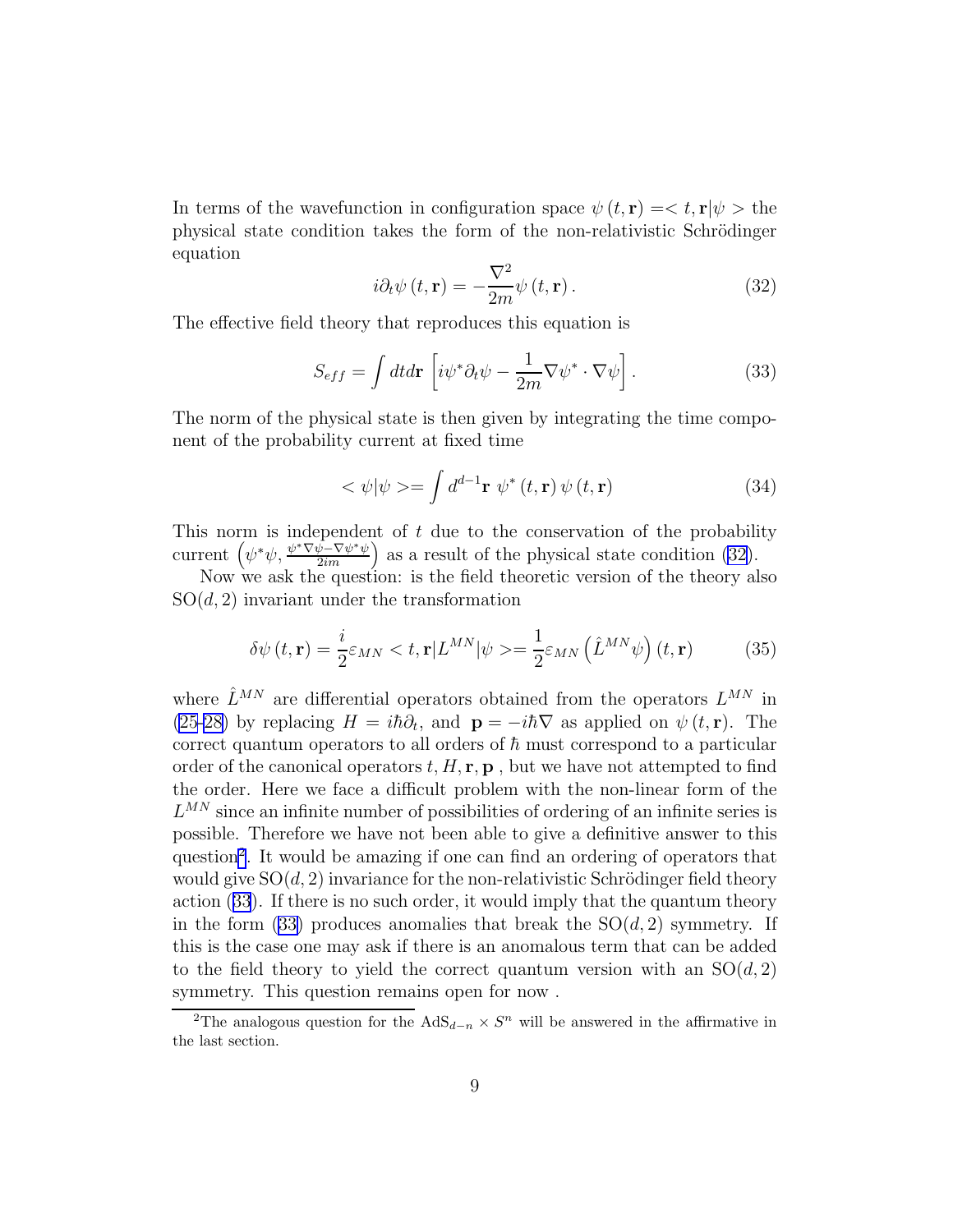#### <span id="page-9-0"></span>1.2 Massive relativistic particle

#### 1.2.1 Lifting to the intermediate  $SO(d-1,1)$  covariant gauge

To understand better the hidden symmetries and their origins it is useful to start with the fully gauge fixed form of the relativistic massive particle action and first lift it to the intermediate gauge which is manifestly  $SO(d-1,1)$ Lorentz covariant. The answer is well known, but by using similar steps as the previous section it may be helpful to make analogies to the nonrelativistic case, thus clarifying some concepts that may have remained hazy to the reader. Consider the action for the massive relativistic particle

$$
S = m \int_0^T d\tau \sqrt{1 - \dot{\mathbf{r}}^2},\tag{36}
$$

which as  $(1)$  is also symmetric under rotations and translations. This action has a "hidden" off-shell symmetry under  $\delta \mathbf{r}(\tau) = \beta^i \tau - \beta \cdot \mathbf{r}(\tau) \dot{\mathbf{r}}^i(\tau)$ , where  $\beta^i$  are constant parameters, since the Lagrangian transforms into a total derivative  $\delta\sqrt{1-\dot{\mathbf{r}}^2} = \partial_\tau \left[\mathbf{r} \cdot \beta \sqrt{1-\dot{\mathbf{r}}^2}\right]$ . Using a generalized Noether's theorem one can derive the generator of this transformation, and by writing it in terms of the canonical variables  $\mathbf{r}(\tau)$ ,  $\mathbf{p}(\tau) = m\dot{\mathbf{r}}/\sqrt{1-\dot{\mathbf{r}}^2}$  in the form

$$
\mathbf{K}^{i}\left(\tau\right) = \tau \mathbf{p}^{i}\left(\tau\right) - \mathbf{r}^{i}\left(\tau\right) \sqrt{\mathbf{p}^{2}\left(\tau\right) + m^{2}},\tag{37}
$$

one can recognize that it is the generator of relativistic boosts. The  $\delta \mathbf{r}(\tau)$ used above can be written as the Poisson bracket  $\delta \mathbf{r}(\tau) = \{-\beta \cdot \mathbf{K}(\tau), \mathbf{r}^i(\tau)\}.$ Note the explicit  $\tau$  dependence in  $\mathbf{K}^{i}(\tau)$  and in  $\delta \mathbf{r}^{i}(\tau)$  which is analogous to the explicit  $\tau$  that appeared in the previous non-relativistic case. Although the action is symmetric under the boosts, the Hamiltonian  $H = \sqrt{p^2 + m^2}$ is not symmetric, but transforms under them in a well defined manner. We can compare the "hidden" boost symmetry of (36) to a subset of the hidden symmetries  $SO(d, 2)$  of [\(1](#page-1-0)).

The "hidden" boost symmetry can be made manifest by lifting the action (36) to its well known Lorentz symmetric form

$$
S = m \int d\tau \sqrt{-\left(\dot{x}^{\mu}\right)^{2}}.
$$
 (38)

To do this lifting we must add gauge degrees of freedom and then the action is gauge invariant under  $\tau$ -reparametrizations. As is well known this action can be rewritten in the first order form by introducing the canonical momentum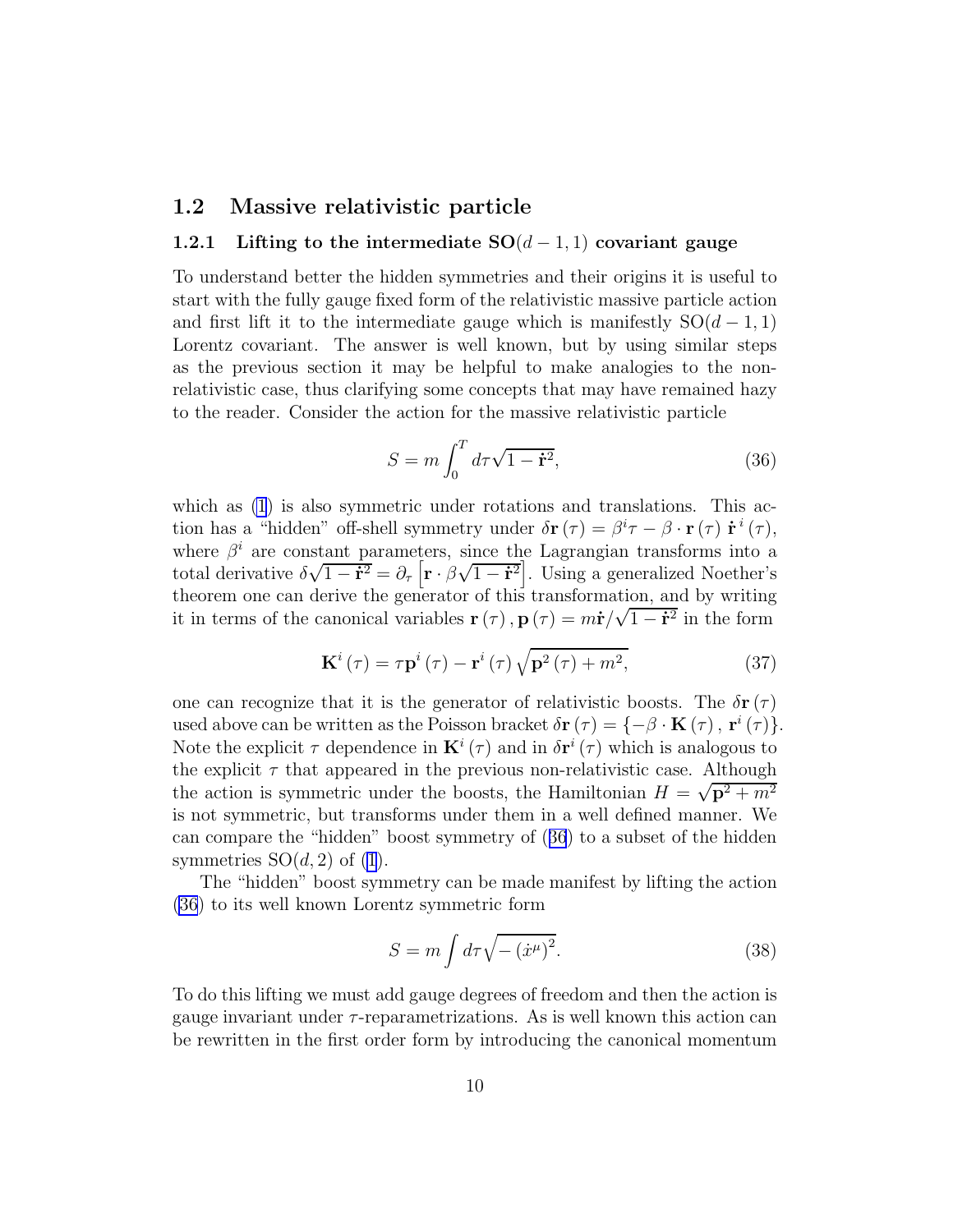<span id="page-10-0"></span> $p^{\mu}(\tau)$  and an einbein  $A^{22}(\tau)$  that plays the role of a Lagrange multiplier to implement the constraint on this momentum

$$
S = \int_0^T d\tau \left[ \dot{x}^\mu p_\mu - \frac{1}{2} A^{22} \left( p_\mu^2 + m^2 \right) \right]. \tag{39}
$$

Integrating out  $p^{\mu}$  and  $A^{22}$  gives back [\(38](#page-9-0)). This form should be compared to the non-relativistic case in eq.[\(23\)](#page-6-0). The generators of the Lorentz symmetry are now given in terms of canonical variables  $L^{\mu\nu} = x^{\mu}p^{\nu} - x^{\nu}p^{\mu}$  while the constraint is applied on the physical states. Fixing the gauge  $x^0(\tau) = \tau$ reduces the action [\(38](#page-9-0))back to ([36\)](#page-9-0) while  $L^{0i}$  becomes the  $\mathbf{K}^{i}(\tau)$  of ([37\)](#page-9-0).

#### 1.2.2 Lifting to two-time-physics

We now note the surprising  $SO(d, 2)$  symmetry of the action (39) as follows. Using the basis for a  $d+2$  dimensional vector with index  $M = (0', 1', \mu)$  the parameters of  $SO(d, 2)$  are given as an antisymmetric tensor with components  $\varepsilon_{0'1'}$ ,  $\varepsilon_{0'\mu}$ ,  $\varepsilon_{1'\mu}$ ,  $\varepsilon_{\mu\nu}$ . The last  $\varepsilon_{\mu\nu}$  correspond to the linearly realized Lorentz symmetry. The full linearly and non-linearly realized off-shell  $SO(d, 2)$  transformation is

$$
\delta x^{\mu} = \varepsilon^{\mu\nu} x_{\nu} - \varepsilon_{0'1'} \frac{x^{\mu} x \cdot p}{\sqrt{m^2 x^2 + (x \cdot p)^2}} + \varepsilon_{1'\nu} \left[ \eta^{\nu\mu} \frac{x \cdot p}{m} + \frac{p^{\nu}}{m} x^{\mu} \right] \tag{40}
$$

$$
- \varepsilon_{0'\nu} \left[ \frac{p^{\nu}}{m} \frac{x^{\mu} x \cdot p}{\sqrt{m^2 x^2 + (x \cdot p)^2}} + \eta^{\nu\mu} \frac{\sqrt{m^2 x^2 + (x \cdot p)^2}}{m} \right]
$$

and

$$
\delta p^{\mu} = \varepsilon^{\mu\nu} p_{\nu} + \varepsilon_{0'1'} \frac{m^2 x^{\mu} + x \cdot p p^{\mu}}{\sqrt{m^2 x^2 + (x \cdot p)^2}} - \varepsilon_{1'\nu} \left[ \eta^{\nu\mu} m + \frac{p^{\nu}}{m} p^{\mu} \right]
$$
(41)  

$$
-\varepsilon_{0'\nu} p^{\nu} \frac{m^2 x^{\mu} + x \cdot p p^{\mu}}{\sqrt{m^2 x^2 + (x \cdot p)^2}}
$$

and

$$
\delta A^{22} = A^{22} \left[ \frac{\left(\varepsilon_{0'1'} + \varepsilon_{0'\nu} \frac{p^{\nu}}{m}\right) x \cdot p}{\sqrt{m^2 x^2 + \left(x \cdot p\right)^2}} + 2\varepsilon_{1'\nu} \frac{p^{\nu}}{m} \right] + \varepsilon_{1'\nu} \frac{\dot{x}^{\nu}}{m} \tag{42}
$$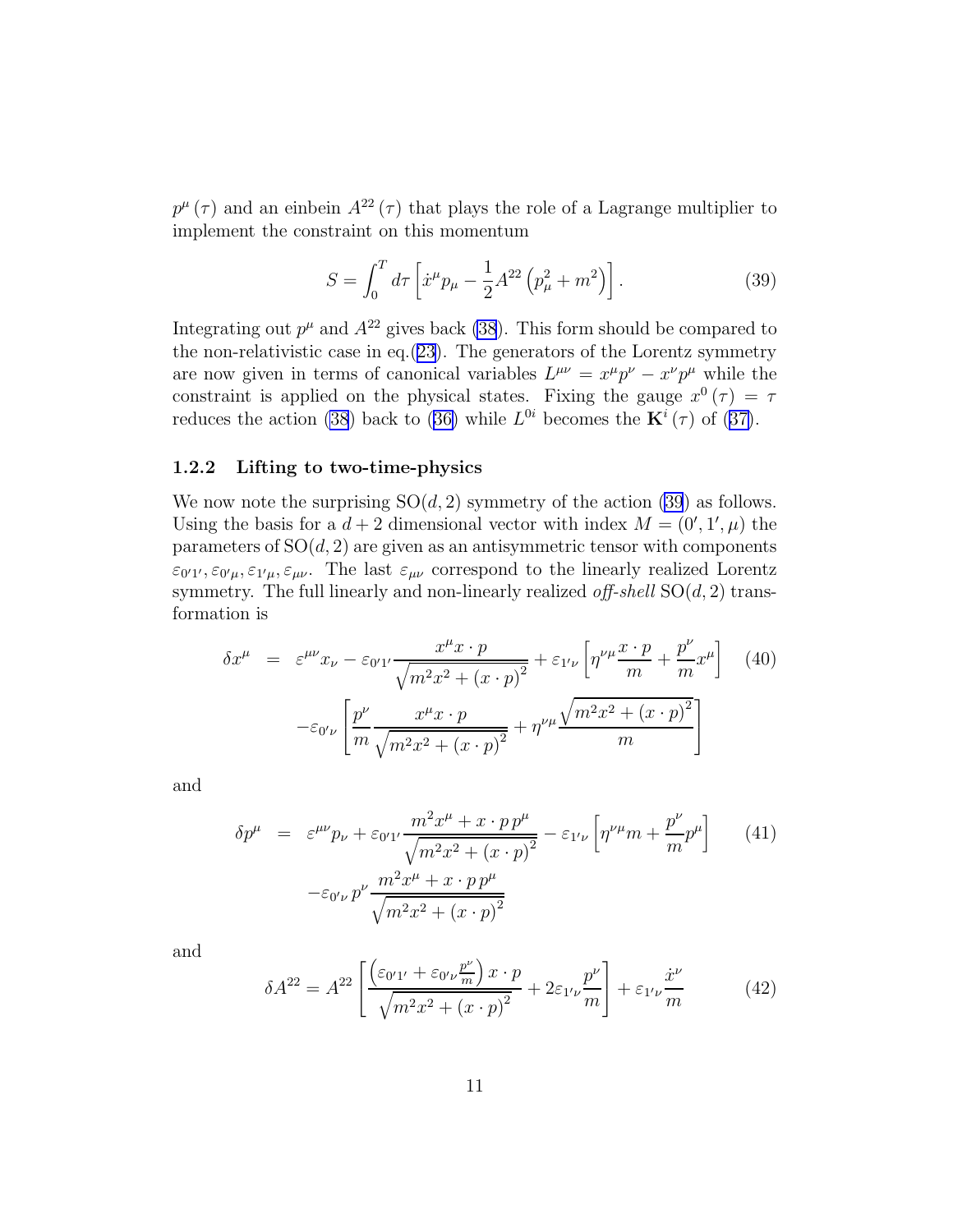This transformation gives a total derivative  $\delta L = \partial_{\tau} \Lambda (\varepsilon_{MN}, \tau)$  with

$$
\Lambda(\varepsilon_{MN}, \tau) = \varepsilon_{0'1'} \sqrt{m^2 x^2 + (x \cdot p)^2} + \varepsilon_{1'\nu} p^{\nu} x \cdot p - m\varepsilon_{1'\nu} x^{\nu}
$$
(43)  
 
$$
+ \varepsilon_{0'\nu} \frac{p^{\nu}}{m} \frac{(x \cdot p)^2}{\sqrt{m^2 x^2 + (x \cdot p)^2}}.
$$

Hence the action [\(39](#page-10-0)) is invariant.

The generators of this transformation are

$$
L^{0'1'} = \sqrt{m^2 x^2 + (x \cdot p)^2}, \quad L^{0'\mu} = p^\mu \sqrt{m^2 x^2 + (x \cdot p)^2} \tag{44}
$$

$$
L^{1'\mu} = -\frac{x \cdot p}{m}p^{\mu} - mx^{\mu}, \quad L^{\mu\nu} = x^{\mu}p^{\nu} - x^{\nu}p^{\mu}
$$
 (45)

They close under Poisson brackets to form the  $SO(d, 2)$  Lie algebra.

These generators are written in the form of cross products

$$
L^{MN} = X_0^M P_0^N - X_0^N P_0^M \tag{46}
$$

with

$$
M = \begin{pmatrix} 0' & , & 1' & , \mu \end{pmatrix}
$$

$$
X_0^M = \left( \sqrt{x^2 + \left( \frac{x \cdot p}{m} \right)^2}, -\frac{x \cdot p}{m}, x^{\mu} \right)
$$
(47)

$$
P_0^M = (0 \t 0 \t , m \t , p^{\mu}). \t (48)
$$

These satisfy  $X_0^2 = X_0 \cdot P_0 = 0$  while  $P_0^2 = p^2 + m^2$ , with the metric  $\eta^{0'0'} = \eta^{1'1'} = -\eta^{0'0'} = 1$  and  $\eta^{\mu\nu} =$  Minkowski. This form suggests that we may lift the system to two-time physics.

Therefore we may start from the  $Sp(2, R)$  gauge symmetric two-time physics action [\(15\)](#page-4-0), choose the two gauges

$$
P^{0'}(\tau) = 0, \quad P^{1'}(\tau) = m,
$$
\n(49)

and solve the two constraints  $X^2 = X \cdot P = 0$ . The result is the gauge fixed form (47,48). The dynamics of the remaining degrees of freedom  $(x^{\mu}, p^{\mu})$  is obtained by inserting the gauge fixed form (47,48) into the two-time physics action [\(15\)](#page-4-0). The result is the one-time-physics action([39\)](#page-10-0) for the relativistic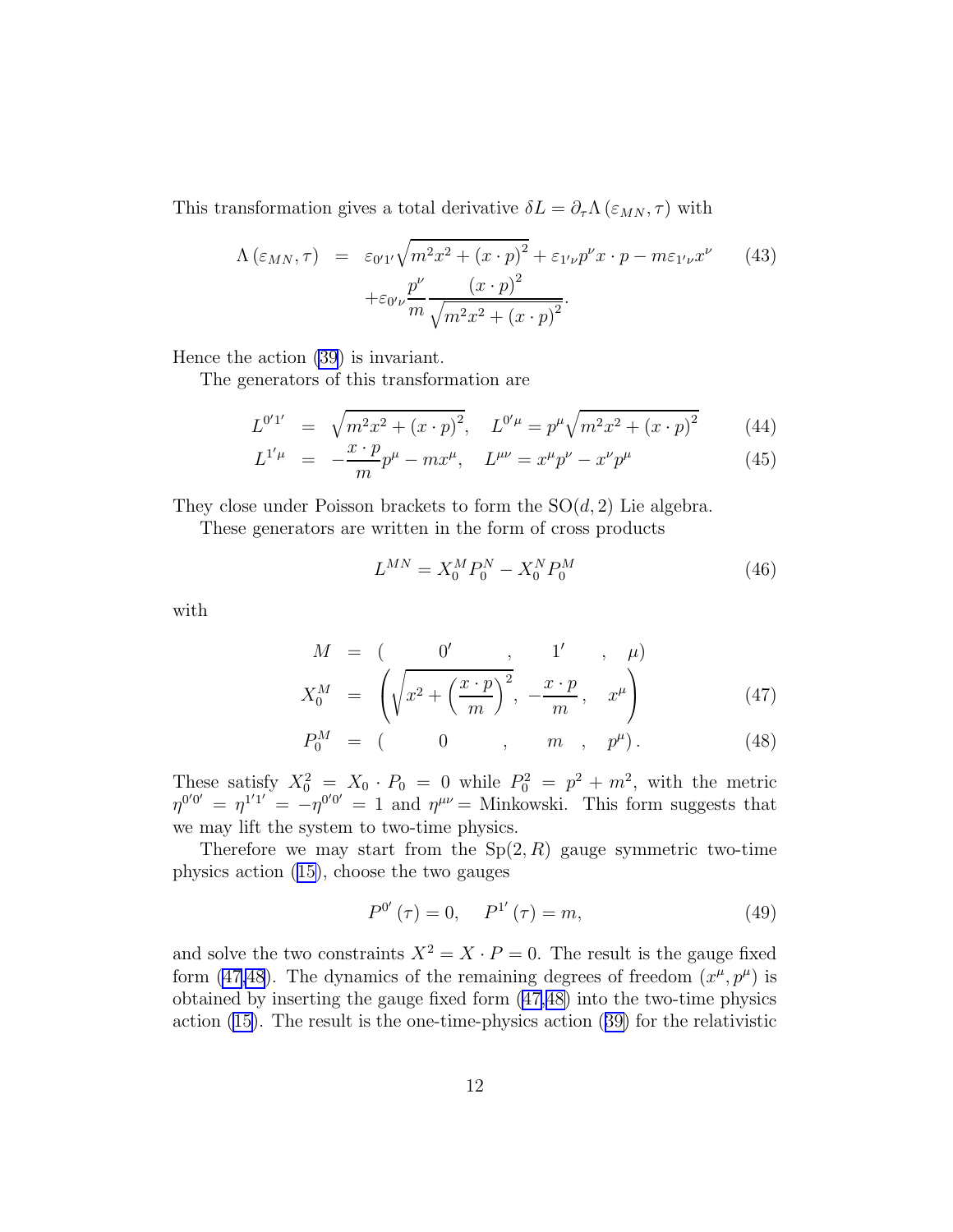particle. This action has one remaining gauge symmetry ( $\tau$  reparametrization) and imposes the remaining constraint  $P^2 = p^2 + m^2 = 0$  as the equation of motion for  $A^{22}$ .

This shows that both the relativistic and the non-relativistic particle are lifted to the same two-time-physics action. Hence to an observer in twotime physics these two systems are the same, since they are just gauge fixed versions of the same theory.

# 1.3 Particle on  $AdS_{d-n}\times S^n$

A particle moving in the curved background  $AdS_{d-n} \times S^n$  is described by the action

$$
S = \int_0^T d\tau \, \left( G_{\mu\nu}^{AdS} \left( x \right) \, \dot{x}^{\mu} \dot{x}^{\nu} + G_{ab}^{S^n} \left( y \right) \, \dot{y}^a \dot{y}^b \right). \tag{50}
$$

where  $m = 0, 1, \dots, d - n - 1$  and  $a = 1, 2, \dots, n$ . There are many ways of parametrizing the AdS metric. The particular parametrization used below is convenient for discussing and resolving the quantum ordering problem which will be dealt with in the next section. The point that we will make is that for  $\text{AdS}_D \times S^n$  the full symmetry of the action is  $\text{SO}(D+n, 2)$ . Furthermore, as long as  $D + n = d$  is a constant the various models distinguished by n are  $Sp(2, R)$  dual to each other because they are obtained from the same  $Sp(2, R)$  gauge symmetric two-time-physics action by gauge fixing.

As in the previous cases, the larger  $SO(d, 2)$  symmetry comes as a surprise since the popularly known symmetry in this background is  $SO(d - n - 1, 2) \times$  $SO(n+1)$  which is smaller than  $SO(d,2)$ . For example, we claim that the action for  $AdS_3$  alone has  $SO(3, 2)$  symmetry which is larger than the popularly known SO(2, 2). Similarly the action for  $AdS_5 \times S^5$  has SO(10, 2) symmetry which is larger than the popularly known  $SO(4, 2) \times SO(6)$ ; and the action for  $AdS_4 \times S^7$  or  $AdS_7 \times S^4$  has  $SO(11, 2)$  symmetry.

Instead of lifting the  $AdS_{d-n} \times S^n$  action (50) to the two-time-physics action $(15)$  $(15)$ , we will construct  $(50)$  as a gauge fixed form of  $(15)$ . Lifting would correspond to the reverse process.

Consider the d+2 dimensional vectors  $X^M$ ,  $P^M$  in the basis  $M = (+', -', \mu, i)$ for  $\mu = 0, 1, \dots, d - n - 1$  and  $i = 1, 2, \dots, n + 1$ . The metric is  $\eta^{+/-'} =$  $-1, \eta^{ij} = \delta^{ij}$  and  $\eta^{\mu\nu} =$  Minkowski. We choose two gauges by demanding  $|X^{i}| = 1$  and  $P^{+'} = 0$ . Then the unit vector  $X^{i} = \frac{\mathbf{u}^{i}}{|\mathbf{u}|} = \Omega^{i}$  describes a sphere  $S<sup>n</sup>$  as the boundary of a ball in  $n+1$  dimensions. The radius of the ball  $|X<sup>i</sup>|$ is one of the coordinates that has been gauge fixed to 1. The constraints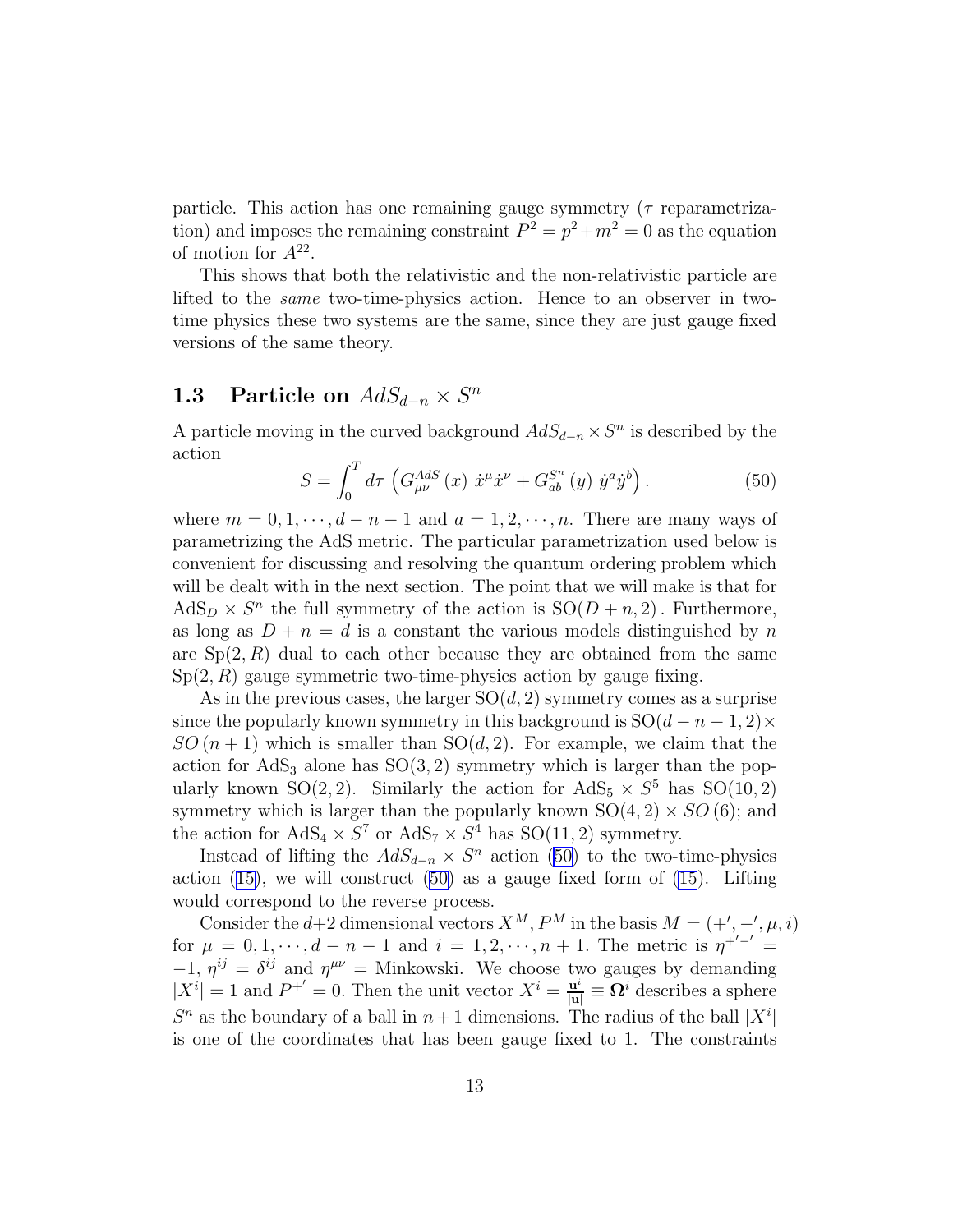<span id="page-13-0"></span> $X^2 = X \cdot P = 0$  are solved by the following parametrization

$$
M = \begin{pmatrix} +' & -' & \mu & i \end{pmatrix}
$$
  
\n
$$
X^{M} = \begin{pmatrix} |\mathbf{u}|, & \frac{1+\mathbf{u}^{2}x^{2}}{2|\mathbf{u}|}, & |\mathbf{u}|x^{\mu}, & \frac{\mathbf{u}^{i}}{|\mathbf{u}|} \end{pmatrix}
$$
\n(51)

$$
P^{M} = \left(0, -\frac{\mathbf{u} \cdot \mathbf{k}}{|\mathbf{u}|} + \frac{x \cdot p}{|\mathbf{u}|} , -\frac{p^{\mu}}{|\mathbf{u}|} , \left(|\mathbf{u}| \mathbf{k}^{i} - 2\mathbf{k} \cdot \mathbf{u} \frac{\mathbf{u}^{i}}{|\mathbf{u}|}\right) \right) (52)
$$

The bold vectors  $\mathbf{u}^i$ ,  $\mathbf{k}^i$  are in  $n+1$  dimensions and  $x^{\mu}$ ,  $p^{\mu}$  are in  $d-n-1$ dimensions. For  $n = 0$  we replace  $\frac{u^i}{|u|}$  $\frac{u}{|u|}$  by 1. Inserting this gauge fixed form into the original two-time physics action([15\)](#page-4-0) gives an action that determines the dynamics of  $x^{\mu}(\tau)$ ,  $p^{\mu}(\tau)$ ,  $\mathbf{u}^{i}(\tau)$ ,  $\mathbf{k}^{i}(\tau)$ 

$$
S = \int d\tau \left( p \cdot \dot{x} + \mathbf{k} \cdot \dot{\mathbf{u}} - \frac{1}{2} A^{22} \left( \frac{p^2}{\mathbf{u}^2} + \mathbf{u}^2 \mathbf{k}^2 \right) \right) \tag{53}
$$

$$
\longrightarrow \int d\tau \frac{1}{2A^{22}} \left( \frac{\dot{\mathbf{u}}^2}{\mathbf{u}^2} + \mathbf{u}^2 \dot{x}^2 \right) \tag{54}
$$

$$
= \int d\tau \frac{1}{2A^{22}} \left( \frac{\dot{u}^2}{u^2} + u^2 \dot{x}^2 + \dot{\Omega}^2 \right) \tag{55}
$$

The second form of the action is obtained by integrating out the momenta. From the first line we see that the vectors  $p^{\mu}, \mathbf{k}^{i}$  are indeed the canonical conjugates to  $x^{\mu}$ ,  $\mathbf{u}^{i}$  respectively. The last line is obtained by making a transformation from Cartesian coordinates to spherical coordinates  $\mathbf{u}^i = u\mathbf{\Omega}^i$ . This action describes the particle in the curved background  $AdS_{d-n} \times S^n$  with metric

$$
ds^{2} = u^{2} (dx^{\mu})^{2} + \frac{(du)^{2}}{u^{2}} + (d\Omega)^{2}
$$

where the  $d - n$  coordinates of  $AdS_{d-n}$  are  $(x^{\mu}, u)$  and the n coordinates of  $S<sup>n</sup>$  are those that parametrize the unit vector  $\Omega<sup>i</sup>$  embedded in  $n+1$ dimensions. This form of the metric has been used in recent discussions of the proposed AdS-CFT duality [\[6](#page-22-0)], and we find it useful for the discussion of operator ordering that will be dealt with in the next section<sup>3</sup>. There are

<sup>3</sup>There is a similarity between our parametrization and one used in[[5\]](#page-22-0), however our's treats the radius of AdS or the sphere (here scaled to  $R = 1$ ) as an additional coordinate that has been gauge fixed (i.e.  $|X^i(\tau)| = R = 1$ ). This additional coordinate together with the global and gauge symmetries of the action [\(15](#page-4-0)) is what permits us to have the larger symmetry  $SO(d, 2) \supset SO(d - n - 1, 2) \times SO(n + 1)$ .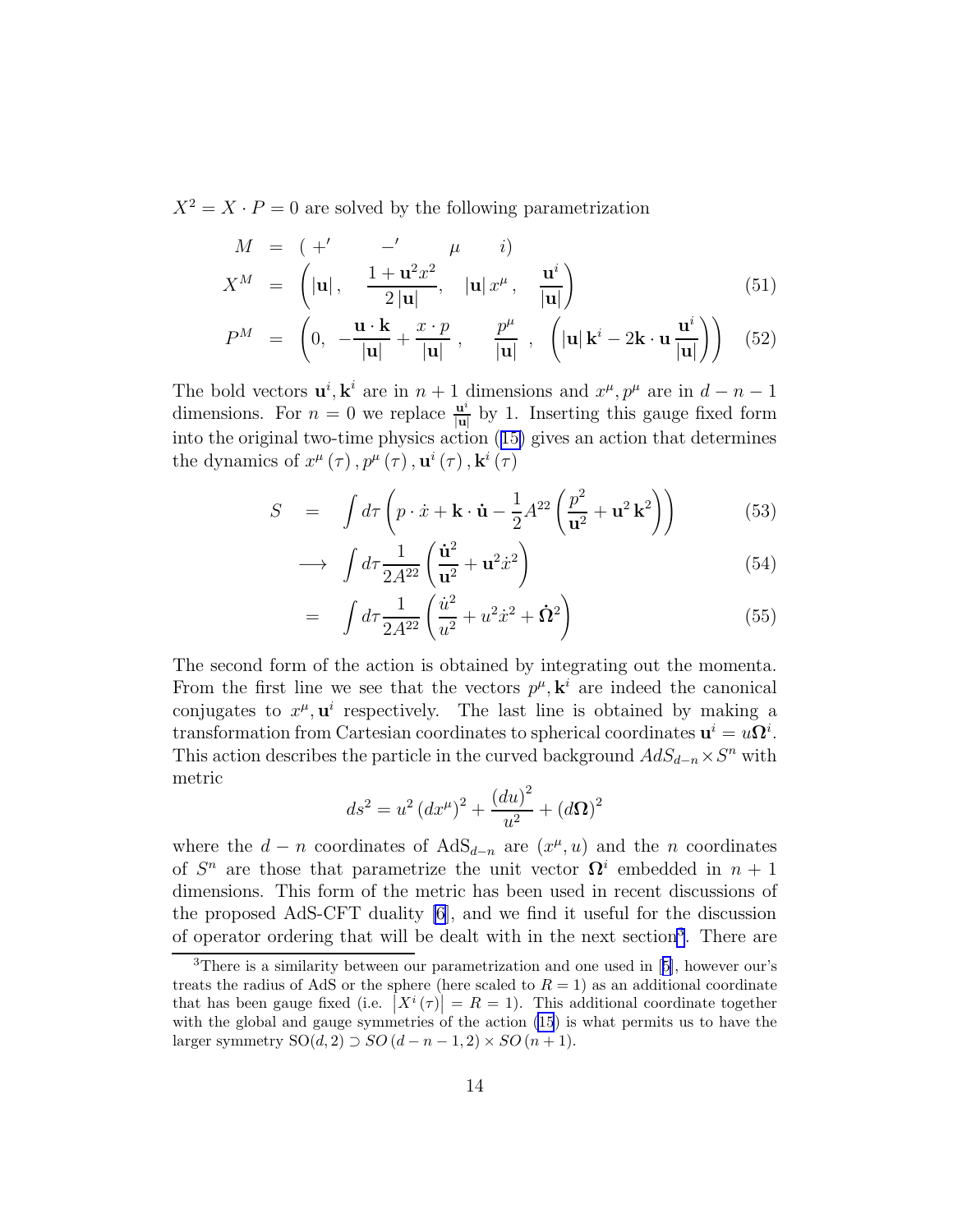<span id="page-14-0"></span>many other possible parametrizations of the AdS metric. Each one of them will correspond to some form of gauge choice in our formalism. For such other gauge choices for AdS see[[4\]](#page-21-0) and[[3\]](#page-21-0).

The point here is that our construction shows that the symmetry of the action is  $SO(d, 2)$  which is larger than the popularly known  $SO(d - n - 1, 2) \times$  $SO(n + 1)$ . In our approach the  $SO(d, 2)$  generators are obtained by insertingthe gauge fixed forms of  $X_0^M$  and  $P_0^M$  given in ([51,52\)](#page-13-0) into the gauge invariant $L^{MN}$  of ([17](#page-5-0)). At the classical level (operator ordering ignored) we obtain  $L^{MN} = X_0^M P_0^N - X_0^N P_0^M$  in the form

$$
L^{+'-'} = -\mathbf{u} \cdot \mathbf{k} + x \cdot p, \quad L^{+' \mu} = p^{\mu}, \quad L^{+'i} = \mathbf{u}^2 \mathbf{k}^i - 2 \mathbf{k} \cdot \mathbf{u} \mathbf{u}^i \tag{56}
$$

$$
L^{-'\mu} = \frac{p^{\mu}}{2u^2} + u \cdot kx^{\mu} + \frac{1}{2}x^2p^{\mu} - x \cdot px^{\mu}
$$
 (57)

$$
L^{-i} = \frac{1}{2}\mathbf{k}^{i} + \frac{x^{2}}{2}\left(\mathbf{u}^{2}\mathbf{k}^{i} - 2 \mathbf{k} \cdot \mathbf{u}\mathbf{u}^{i}\right) - x \cdot p\frac{\mathbf{u}^{i}}{\mathbf{u}^{2}}
$$
(58)

$$
L^{\mu\nu} = \overline{x}^{\mu}p^{\nu} - \overline{x}^{\nu}p^{\mu}, \quad L^{ij} = \mathbf{u}^{i}\mathbf{k}^{j} - \mathbf{u}^{j}\mathbf{k}^{i}
$$
 (59)

$$
L^{\mu i} = x^{\mu} \left( \mathbf{u}^{2} \mathbf{k}^{i} - 2 \mathbf{k} \cdot \mathbf{u} \mathbf{u}^{i} \right) - p^{\mu} \frac{\mathbf{u}^{i}}{\mathbf{u}^{2}}
$$
(60)

By using the basic Poisson brackets among  $(\mathbf{u}, \mathbf{k})$ ,  $(x^{\mu}, p^{\mu})$  it is easily seen that these form the  $SO(d, 2)$  algebra

$$
\left\{L^{MN}, L^{RS}\right\} = \eta^{MR}L^{NS} + \eta^{NS}L^{MR} - \eta^{NR}L^{MS} - \eta^{MS}L^{NR}.\tag{61}
$$

The generators for the subgroup  $SO(n+1) \times SO(d-n-1, 2)$  are  $L^{ij}$ and  $(L^{\mu\nu}, L^{+/-'}, L^{+'\mu}, L^{-'\mu})$  respectively. The additional symmetry generators that complete to  $SO(d, 2)$  are  $L^{+'i}, L^{-'i}, L^{\mu i}$ . It is well known that the action [\(54](#page-13-0)) is symmetric under  $SO(n + 1) \times SO(d - n - 1, 2)$ . To show that it is also symmetric under the full  $SO(d, 2)$  it is sufficient to show that it is symmetric under the  $L^{\mu i}$  since the remaining  $L^{\pm i}$  are obtained from these by SO( $d - n - 1, 2$ ) rotations. The transformations generated by  $L^{\mu i}$  are given by evaluating the Poisson brackets  $\delta \mathbf{u}^i = \{\varepsilon_{\nu j} L^{\nu j}, \mathbf{u}^i\}, \ \delta x^\mu = \{\varepsilon_{\nu j} L^{\nu j}, x^\mu\}$ 

$$
\delta \mathbf{u}^{i} = 2\varepsilon^{\nu j} x_{\nu} \mathbf{u}_{j} \mathbf{u}^{i} - x_{\nu} \varepsilon^{\nu i} \mathbf{u}^{2}, \quad \delta x^{\mu} = \varepsilon^{\mu j} \frac{\mathbf{u}_{j}}{\mathbf{u}^{2}}.
$$
 (62)

The Lagrangian transforms as follows

$$
\delta\left(\frac{\dot{\mathbf{u}}^2}{\mathbf{u}^2} + \mathbf{u}^2 \dot{x}^2\right) = \left(2\varepsilon_{\mu i}x^{\mu}\mathbf{u}^i\right)\left(\frac{\dot{\mathbf{u}}^2}{\mathbf{u}^2} + \mathbf{u}^2 \dot{x}^2\right).
$$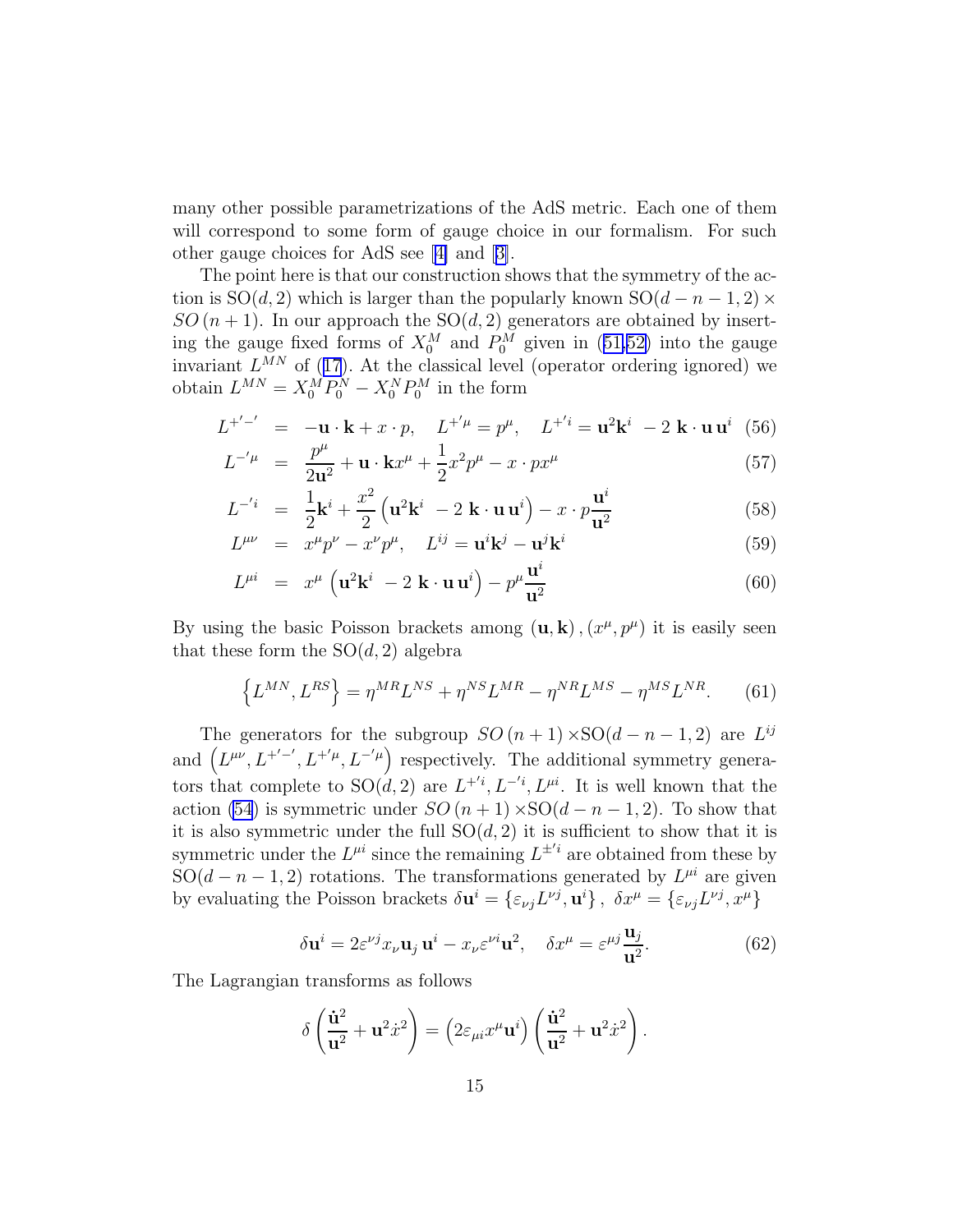This is equivalent to a conformal rescaling of the metric which can be cancelled by a transformation of the einbein

$$
\delta A^{22} = \left(2\varepsilon^{\nu j} x_{\nu} \mathbf{u}_j\right) A^{22} \tag{63}
$$

Therefore the action for a particle on  $AdS_{d-n} \times S^n$  is invariant under  $SO(d, 2)$ for all  $n$ .

## 2 SO(d,2) generators in first quantization

Since the  $AdS_{d-n} \times S^n$  case is of current interest due to the proposed  $AdS CFT$  duality  $[6]$ , we will also discuss the first quantized theory in that gauge. We will resolve quantum ordering ambiguities in the generators of  $SO(d, 2)$ , and then compute the quadratic Casimir eigenvalue of  $SO(d, 2)$  for all values of n at fixed d, to show that these gauge invariant quantities are independent of  $n$  and are the same as those computed in other gauges, namely  $C_2(SO(d, 2)) = 1 - d^2/4$ . This confirms the gauge invariant prediction of two-time-physics, thus verifying its presence.

The full physical information of the theory is contained in the gauge invariant  $L^{MN}$ . Using the constraints  $X^2 = P^2 = X \cdot P = 0$  it is straightforward to show that all the Casimir operators of  $SO(d, 2)$  vanish at the classical level

$$
Classical: \quad C_n(SO(d,2)) = \frac{1}{n!} Tr(iL)^n = 0,
$$
\n(64)

In the first quantized theory the  $C_n(SO(d, 2))$  are not zero after taking quantum ordering into account. Since the  $L^{MN}$  are gauge invariant we must find the same eigenvalues in any gauge. First consider the  $SO(d, 2)$ covariant quantization without choosing any gauges, as treated in [\[1\]](#page-21-0). In this case all components of  $(X^M, P^M)$  are independent canonical degrees of freedom and the first class constraints are applied on the states. The constraints form the  $Sp(2, R)$  algebra. The states are labelled simultaneously by the Casimirs of  $Sp(2, R)$  as well as the Casimirs of  $SO(d, 2)$  since these groups commute  $|C_2(Sp(2,R)), C_n(SO(d,2))|$ . We need to find their eigenvalues for physical states. The following relations are proven by writing out all the Casimir operators in terms of  $X, P$ . First, all Casimir eigenvalues  $C_n(SO(d, 2))$  are rewritten in terms of  $C_2(SO(d, 2))$  and d. For example  $C_3(SO(d, 2)) = \frac{d}{3!}C_2(SO(d, 2))$ . Second, the quadratic Casimir of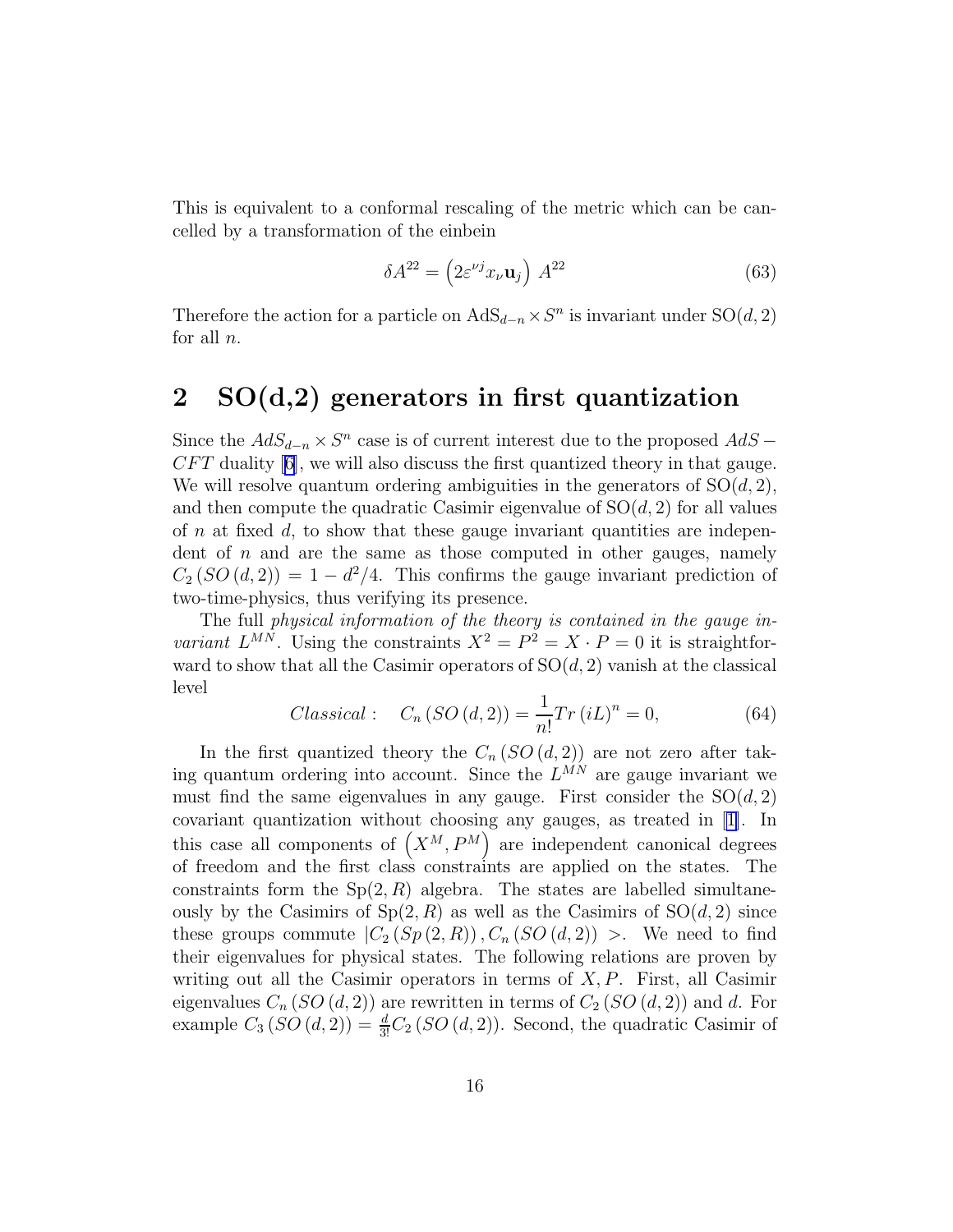<span id="page-16-0"></span> $Sp(2, R)$  is related to the quadratic Casimir of  $SO(d, 2)$ . Third, since physical states are gauge invariant, the quadratic Casimir of  $Sp(2, R)$  must vanish in the physical sector. The last condition fixes all the Casimir eigenvalues for  $SO(d, 2)$  to unique non-zero values in terms of d. Therefore the quantum system can exist only in a unique unitary representation of  $SO(d,2)$ characterized by

$$
Quantum: C_2(Sp(2)) = 0, \quad \begin{cases} C_2(SO(d,2)) = 1 - \frac{d^2}{4}, \\ C_3(SO(d,2)) = \frac{d}{3!} \left(1 - \frac{d^2}{4}\right) \\ \cdots \end{cases} (65)
$$

The first quantization of the theory in several one-time physics gauges (massless relativistic particle, H-atom, harmonic oscillator, and all of these withspin) has already been performed elsewhere  $[1]-[3]$  $[1]-[3]$  $[1]-[3]$  $[1]-[3]$ , and the correct value of the Casimirs (which change with spin) have been obtained, in agreement with the prediction. Hence for these diverse systems the Hilbert space corresponds to the same unique representation of  $SO(d, 2)$ . This establishes a  $Sp(2, R)$  duality among these systems at the quantum level. This may be considered a successful test of the unification in the form of two-time physics at the quantum level.

Now we consider the first quantized theory in the  $AdS_{d-n} \times S^n$  gauge. We want to find the correct operator ordering of the generators in the quantum theory and then compute the quadratic Casimir eigenvalue. We must find that  $C_2(SO(d,2)) = 1 - \frac{d^2}{4}$  $\frac{t^2}{4}$  since this is the prediction of the gauge invariant two-time physics. Confirming this result is tantamount to the presence of two time physics in the one-time quantum theory of the  $AdS_{d-n} \times S^n$  particle, and to establishing that the Hilbert space is the same as the other cases already mentioned.

With operator ordering taken into account the quantum generators have the form

$$
L^{MN} = |\mathbf{u}|^{-d/2 + n + 2} L_0^{MN} |\mathbf{u}|^{d/2 - n - 2}.
$$
 (66)

Evidently the factors of  $|\mathbf{u}|^{\pm(d/2-n-2)}$  drop out in the classical theory, but they are essential for the correct symmetry generators in the quantum theory as proved in the last section (see eq.([97](#page-21-0))). The (non-unitary looking) similarity transformation with the  $|u|^{d/2-n-2}$  will be explained in the next section. This transformation is required for hermiticity of the generators according to a scalar product defined in eq.([90](#page-19-0)) that is appropriate for an AdS covariant quantization scheme. The  $L^{MN}$  are hermitian in the physical Hilbert space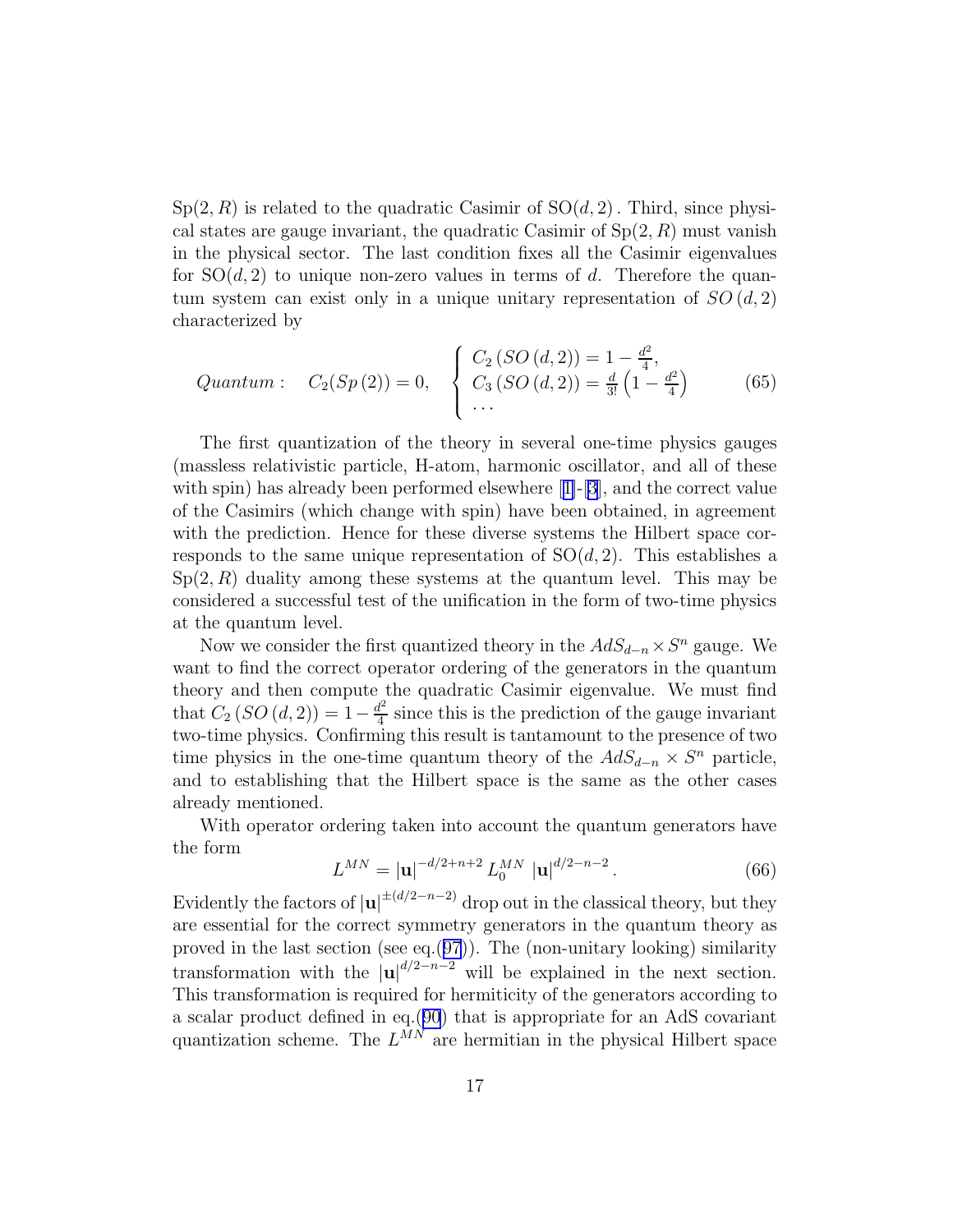<span id="page-17-0"></span>provided the  $L_0^{MN}$  are the following operator ordered versions of the classical generators [\(56-60\)](#page-14-0)

$$
L_0^{+'-'} = \frac{1}{2}(x \cdot p + p \cdot x - \mathbf{u} \cdot \mathbf{k} - \mathbf{k} \cdot \mathbf{u}) + i
$$
 (67)

$$
L_0^{+'\mu} = p^{\mu}, \quad L_0^{+'} = \mathbf{V}^i(\mathbf{u}, \mathbf{k}) \tag{68}
$$

$$
L_0^{-'\mu} = \frac{1}{2}x^{\nu}p^{\mu}x_{\nu} - \frac{1}{2}x \cdot px^{\mu} - \frac{1}{2}x^{\mu}p \cdot x - ix^{\mu}
$$
 (69)

$$
+\frac{p^{\mu}}{2\mathbf{u}^{2}} + \frac{1}{2} \left( \mathbf{u} \cdot \mathbf{k} + \mathbf{k} \cdot \mathbf{u} \right) x^{\mu}
$$
 (70)

$$
L_0^{-i} = \frac{1}{2} \mathbf{k}^i + \frac{x^2}{2} \mathbf{V}^i \left( \mathbf{u}, \mathbf{k} \right) - \frac{1}{2} \left( x \cdot p + p \cdot x + 2i \right) \frac{\mathbf{u}^i}{\mathbf{u}^2}
$$
(71)

$$
L_0^{\mu\nu} = x^{\mu}p^{\nu} - x^{\nu}p^{\mu}, \quad L_0^{ij} = \mathbf{u}^i \mathbf{k}^j - \mathbf{u}^j \mathbf{k}^i \tag{72}
$$

$$
L_0^{\mu i} = x^{\mu} \mathbf{V}^i \left( \mathbf{u}, \mathbf{k} \right) - p^{\mu} \frac{\mathbf{u}^i}{\mathbf{u}^2} \tag{73}
$$

 $V^i(\mathbf{u}, \mathbf{k})$  is the operator ordered version of the classical expression  $\mathbf{u}^2 \mathbf{k}^i$  –  $2 \mathbf{k} \cdot \mathbf{u} \mathbf{u}^i$ 

$$
\mathbf{V}^{i}(\mathbf{u}, \mathbf{k}) = \mathbf{u}^{k} \mathbf{k}^{i} \mathbf{u}^{k} - \mathbf{u}^{i} \mathbf{k} \cdot \mathbf{u} - \mathbf{u} \cdot \mathbf{k} \mathbf{u}^{i} \tag{74}
$$

$$
= \mathbf{u}^2 \mathbf{k}^i - \mathbf{u}^i (\mathbf{u} \cdot \mathbf{k} + \mathbf{k} \cdot \mathbf{u}) \tag{75}
$$

$$
= \mathbf{k}^{i} \mathbf{u}^{2} - (\mathbf{u} \cdot \mathbf{k} + \mathbf{k} \cdot \mathbf{u}) \mathbf{u}^{i}
$$
 (76)

Some of its interesting properties are

$$
\left[\frac{\mathbf{u}^i}{\mathbf{u}^2}, \mathbf{V}^j\right] = i\delta^{ij}, \quad \left[\mathbf{V}^i, \mathbf{V}^j\right] = 0, \quad \mathbf{V}^2 = \mathbf{u}^2 \mathbf{k}^2 \mathbf{u}^2 \tag{77}
$$

$$
\left[\mathbf{k}^{i}, \mathbf{V}^{j}\right] = -2iL^{ij} + i\delta^{ij} \left(\mathbf{u} \cdot \mathbf{k} + \mathbf{k} \cdot \mathbf{u}\right)
$$
\n(78)

$$
\left[\mathbf{u}^{i},\mathbf{V}^{j}\right] = i\delta^{ij}\left(\mathbf{u}^{2} - 2\mathbf{u}^{i}\mathbf{u}^{j}\right), \quad \left[\left|\mathbf{u}\right|,\mathbf{V}^{j}\right] = -i\left|\mathbf{u}\right|\mathbf{u}^{j} \tag{79}
$$

These may be used to verify the closure of the algebra at the quantum level<sup>4</sup>.

<sup>&</sup>lt;sup>4</sup>The following change of variables  $\mathbf{r}^i = \frac{\mathbf{u}^i}{\mathbf{u}^2}$ ,  $\mathbf{p}^i = \mathbf{V}^i$  (**u**, **k**) is a canonical transformation at the quantum level. With this substitution one may notice that the generators of  $SO(d, 2)$ take the same form we found in [\[1](#page-21-0)] for the free massless relativistic particle. Hence the computation of the Casimir operator is easily explained. This may also shed light on the overall structure of the generators, and helps explain the anomaly terms i in  $L^{+/-'}$ ,  $-ix^{\mu}$ in  $L^{-\prime\mu}$ , and  $i\mathbf{u}^{i}/\mathbf{u}^{2}$  in  $L_0^{-\prime i}$ , as due to hermiticity in Lorentz covariant quantization in flat  $\mathbb{R}^D$  and  $\mathcal{U}/\mathbf{u}$  in  $L_0$ , as the to hermiticity in Lorentz covariant quantization in hat space. The AdS covariant quantization introduces the further anomaly terms generated by the similarity transformation  $|\mathbf{u}|^{\pm(d/2-n-2)}$  given in [\(66](#page-16-0)).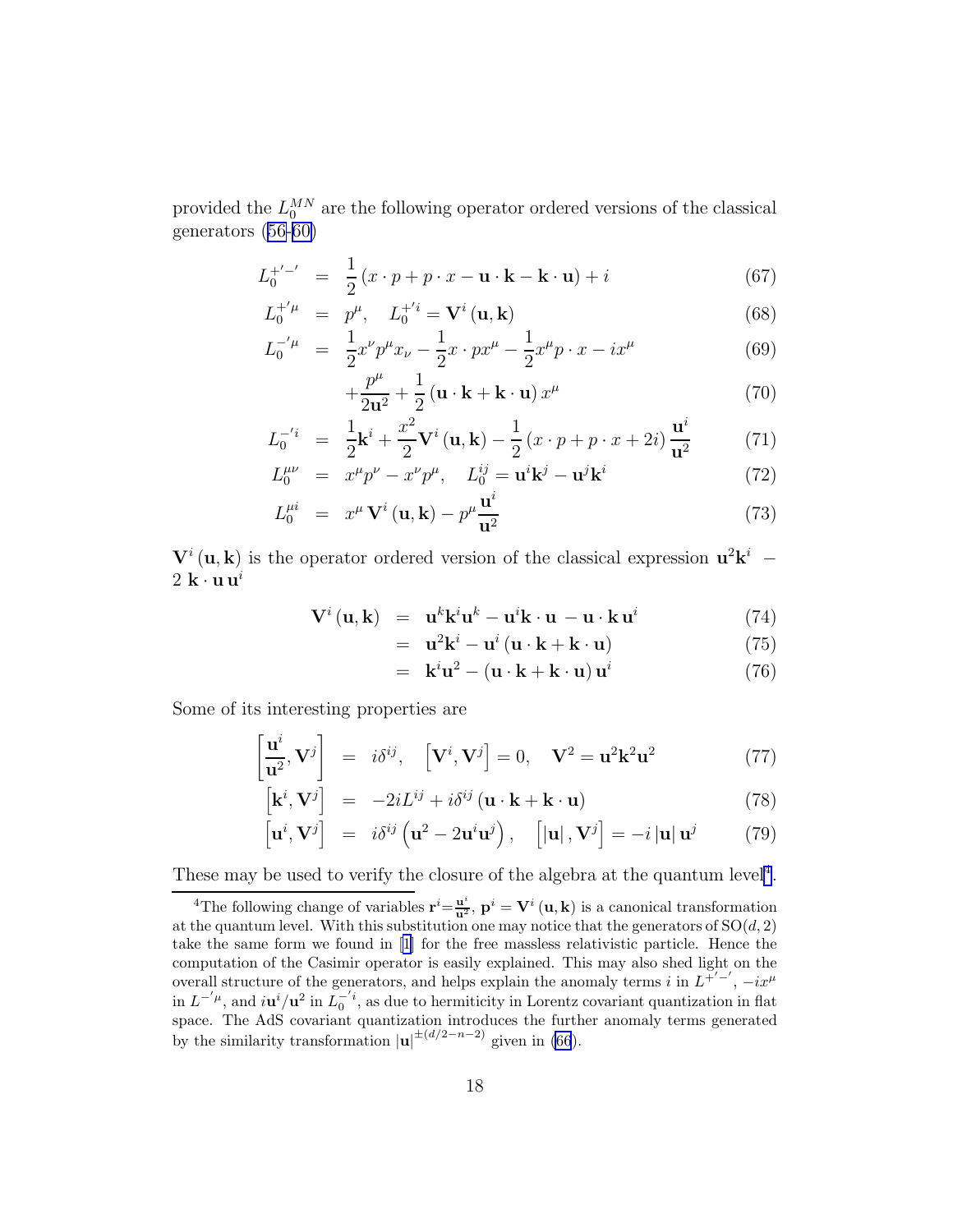Since  $|u|^{+(d/2-n-2)}$  is a similarity transformation, the commutation relations are the same for  $L^{MN}$  or  $L_0^{MN}$  at the quantum level.

The quadratic Casimir may now be computed for  $L_0^{MN}$  or  $L^{MN}$ . All operators cancel and it reduces to a pure number independent of  $n$  for all AdS<sub>d−n</sub>  $\times S^n$ 

$$
C_2(SO(d,2)) = 1 - d^2/4.
$$
 (80)

This is the correct value imposed by the overall structure of two-time physics as given in eq.([65](#page-16-0)). The similarity transformation of eq.[\(66](#page-16-0)) cannot change the Casimirs

$$
C_n\left(L^{MN}\right) = |\mathbf{u}|^{-d/2+n+2} C_n\left(L_0^{MN}\right) |\mathbf{u}|^{d/2-n-2} = C_n , \qquad (81)
$$

since they are pure numbers.

# 3 Field Theory in  $\text{AdS}_{d-n} \times S^n$  background

Asseen from the action ([53\)](#page-13-0) the equation of motion for  $A^{22}$  generates the classical constraint

$$
P^{2} = \left(\frac{p^{2}}{\mathbf{u}^{2}} + \mathbf{u}^{2} \mathbf{k}^{2}\right) = G^{mn} p_{m} p_{n} = 0, \quad p_{m} \equiv (p_{\mu}, \mathbf{k}_{i}). \tag{82}
$$

In the quantum theory the constraint is applied on the Hilbert space to find the physical states which are annihilated by it

$$
(:G^{mn}p_m p_n:)|\phi\rangle = 0.
$$
\n(83)

The columns (:) indicate that the operator form of the constraint must first be defined by resolving ambiguities in the ordering of the operators. This must be done in such a way as to preserve the  $SO(d,2)$  symmetry of the system.

One possible ordering follows from the definition of Laplacian in General Relativity. This is guaranteed to preserve the symmetries  $SO(d - n - 1, 2) \times$  $S(n+1)$  of the background  $AdS_{d-n} \times S^n$ , so it is a good starting point. In configuration space the constraint on the wavefunction  $\phi(x^{\mu}, \mathbf{u}^i) =$  $x^{\mu}$ ,  $\mathbf{u}^{i}|\phi>$  takes the form of the Laplace equation

$$
\partial_m \left( \sqrt{-G} G^{mn} \partial_n \phi \left( x^{\mu}, \mathbf{u}^i \right) \right) = 0. \tag{84}
$$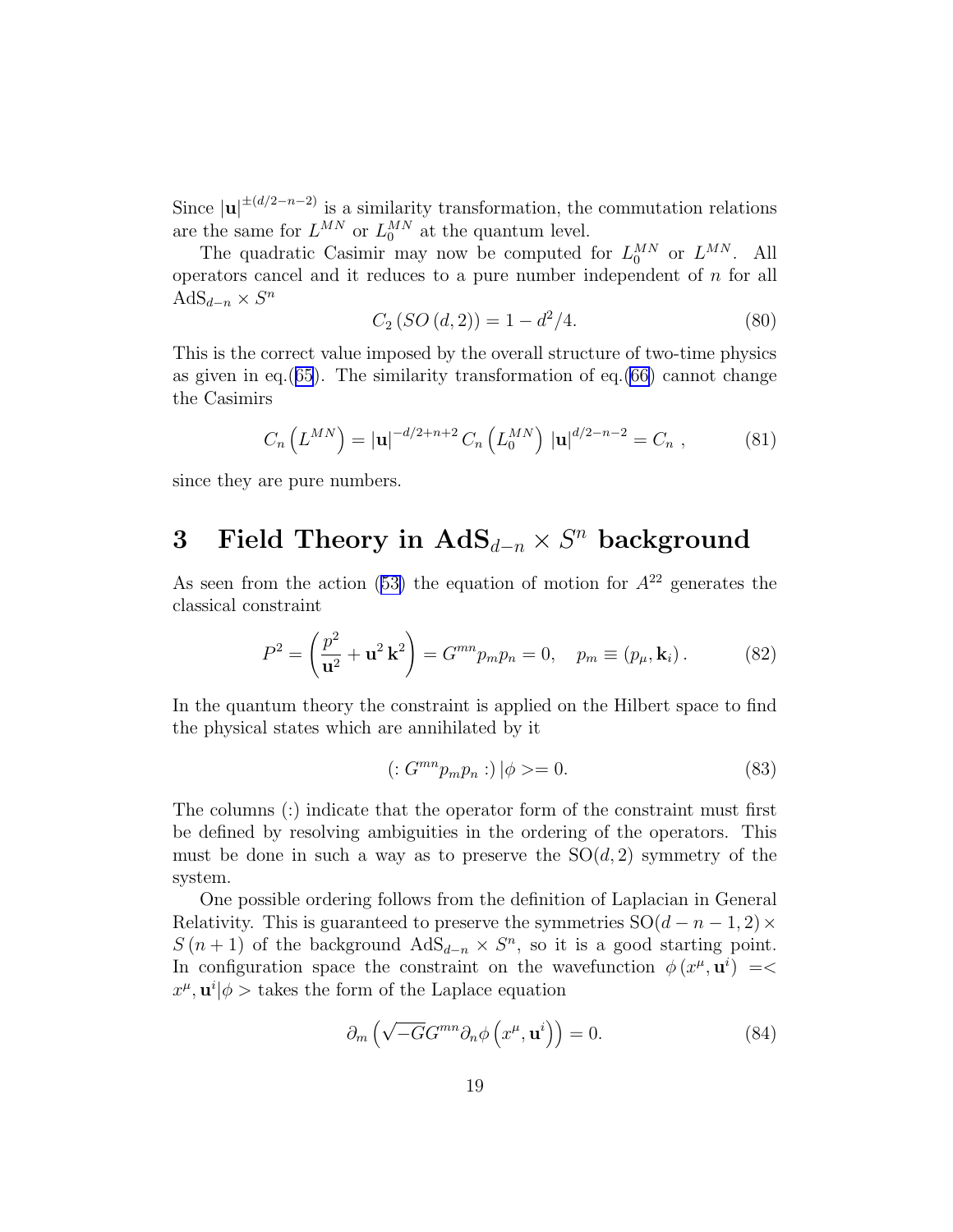<span id="page-19-0"></span>This follows from the effective action  $S_{eff} = \frac{1}{2}$  $\frac{1}{2} \int d^d X \sqrt{-G} \left( G^{mn} \partial_m \phi \partial_n \phi \right).$ Using

$$
G_{mn} = \begin{pmatrix} u^2 \eta_{\mu\nu} & 0 \\ 0 & \frac{1}{u^2} \delta_{ij} \end{pmatrix}, \quad \sqrt{-G} = u^{d-2n-2}, \tag{85}
$$

$$
G^{mn} = \begin{pmatrix} \frac{1}{u^2} \eta^{\mu\nu} & 0\\ 0 & u^2 \delta^{ij} \end{pmatrix}, \tag{86}
$$

we find the effective action

$$
S_{eff}^{0}(\phi) = \frac{1}{2} \int d^{d-n-1}x \, d^{n+1}u \, \left( u^{d-2n-4} \partial_{\mu} \phi^* \, \partial^{\mu} \phi + u^{d-2n} \partial_i \phi^* \, \partial_i \phi \right) (87)
$$
  
= 
$$
\frac{1}{2} < \phi | \left( |u|^{d-2n-4} p^2 + \mathbf{k}^i |u|^{d-2n} \mathbf{k}^i \right) | \phi >
$$
 (88)

The norm of the state is not  $\langle \phi | \phi \rangle = \int \phi^* \phi$ , but rather it is defined by the scalar product  $(\phi, \phi) = \int d\Sigma_m J^m$ , using the conserved probability current  $J^m = \sqrt{-G}G^{mn}(\phi^* i\partial_n \phi - i\partial_n \phi^* \phi)$ , by integrating over a spacelike surface, such as fixed time

$$
(\phi, \phi) = \int_{x^0 = fixed} \sqrt{-G} G^{0n} (\phi^* i \partial_n \phi - i \partial_n \phi^* \phi)
$$
 (89)

$$
= \int_{x^0 = fixed} \left( d^{d-n-2}x \right) \left( d^{n+1} \mathbf{u} \right) \left| \mathbf{u} \right|^{d-2n-4} \left( \phi^* i \partial_0 \phi - i \partial_0 \phi^* \phi \right). (90)
$$

The adjoint of an operator and its hermiticity in the physical Hilbert space must be defined relative to this scalar product. This approach defines the AdS-covariant quantization scheme consistent with field theory. The operators  $L^{MN}$  defined in the previous section are hermitian according to the scalar product in this quantization scheme. This explains the reason for the similarity transformation  $|u|^{(d/2-n-2)}$  and the other insertions of i in eqs.([66](#page-16-0),[67-73](#page-17-0)). The analog of this approach for Lorentz covariant quantization of the relativistic particle in flat space, with and without spin, was discussedin  $|1|,|3|$ .

The Laplace equation may be written in operator form  $\hat{S}_0|\phi\rangle = 0$ , where

$$
\hat{S}_0 = |\mathbf{u}|^{d-2n-4} p^2 + \mathbf{k}^i |\mathbf{u}|^{d-2n} \mathbf{k}^i.
$$
 (91)

This is just the constraint condition with a particular order of operators. Thus, general covariance imposes a particular order. To check the symmetries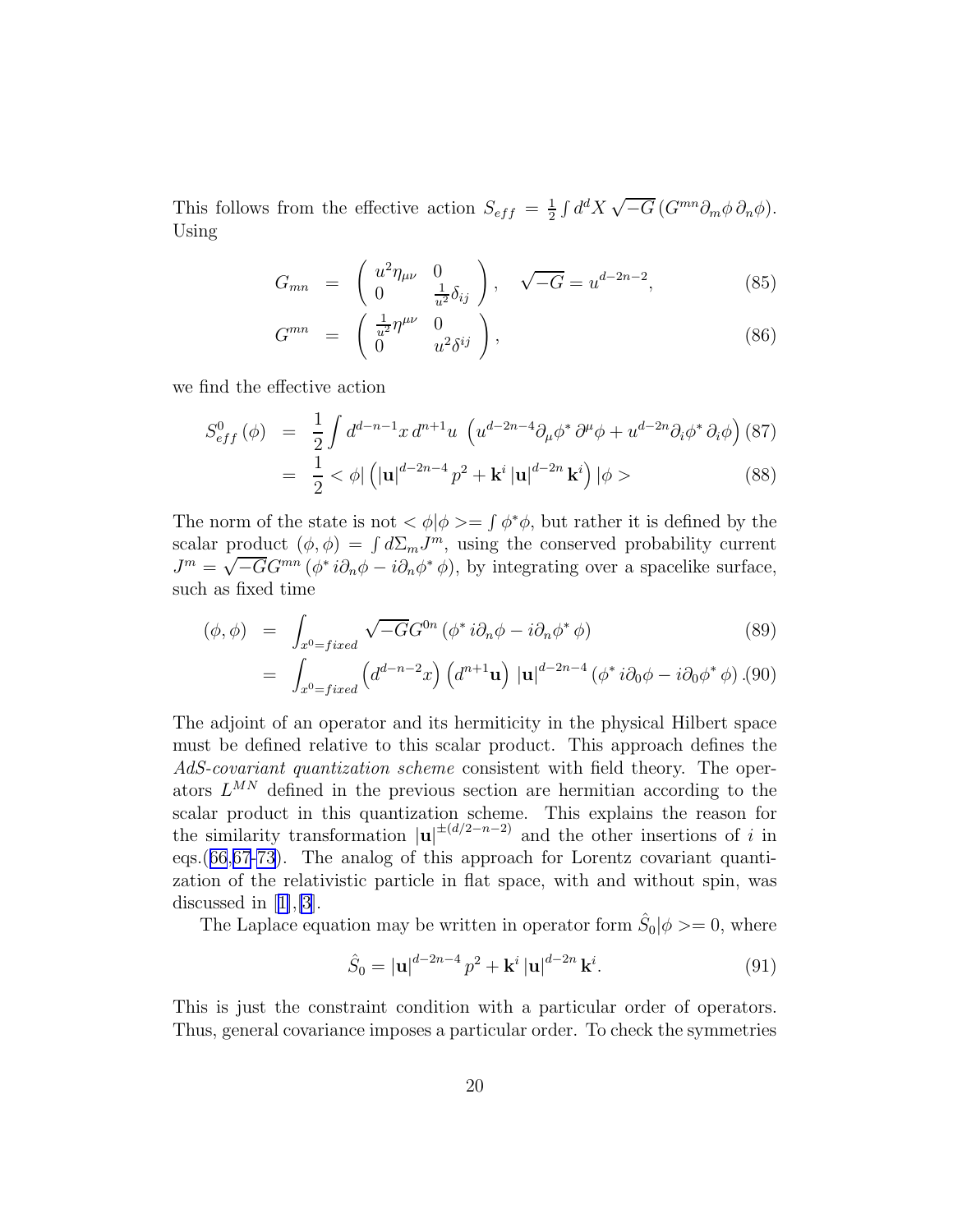of the effective field theory action  $S_{eff}(\phi)$  for this order of operators we transform the wavefunction

$$
\delta|\phi\rangle = -\frac{i}{2}\varepsilon_{MN}L^{MN}|\phi\rangle, \quad \delta < \phi| = \frac{i}{2}\varepsilon_{MN} < \phi\left(\left(L^{MN}\right)^{\dagger}.\right) \tag{92}
$$

Then the transformation of the action  $\delta S^0_{eff}(\phi)$  can be written in the form

$$
\delta S_{eff}^{0} \left( \phi \right) = \frac{i}{2} \varepsilon_{MN} < \phi \left| \left[ \left( L^{MN} \right)^{\dagger} \hat{S}_{0} - \hat{S}_{0} L^{MN} \right] \right| \phi > . \tag{93}
$$

Note that  $(L^{MN})^{\dagger}$  is the naive hermitian conjugation<sup>5</sup> (using x, p, **u**, k that are naively hermitian). Now we can verify that the generators  $L^{ij}$  and  $(L^{+/-}, L^{+/\mu}, L^{-/\mu}, L^{\mu\nu})$  are indeed symmetries of the effective action as expected in the General Relativity formalism. Indeed we find explicitly  $\delta S_{eff}^{0}(\phi) =$ 0, confirming the  $SO(d - n - 1, 2) \times SO(n + 1)$  invariance of the action and of the quantization procedure.

Next we turn to the remaining generators of  $SO(d, 2)$ ,  $L^{+'}$ ,  $L^{-'}$ ,  $L^{\mu i}$ . We find that the ordering of operators given by  $\hat{S}_0$  introduces quantum anomalies that break the bigger symmetry SO(d, 2) for the generic  $AdS_{d-n} \times S^n$ background in field theory. There are exceptions for the cases  $AdS_2 \times S^0$  and  $AdS_n \times S^n$  (i.e.  $d = 2n$ ) for which the anomaly is zero and the full symmetry is active. On the other hand it is also possible to improve the effective action by adding the following anomaly term to the action in such a way as to preserve the full  $SO(d, 2)$  for all d, n

$$
\hat{S} = \hat{S}_0 - \frac{1}{4} (d - 2) (d - 2n) |\mathbf{u}|^{d - 2n - 2}, \tag{94}
$$

$$
S_{eff}(\phi) = \frac{1}{2} < \phi | \hat{S} | \phi > = S_{eff}^{0}(\phi) + S_{eff}^{1}(\phi).
$$
 (95)

The anomaly  $S^1_{eff}(\phi)$  results from a different ordering of the operators and may be seen as a potential term (no momenta) added on to the kinetic term defined by General Relativity. Actually it is just a mass term in the field theory formalism,  $S_{eff}^1(\phi) = -\frac{1}{2}m^2 \int \sqrt{-G} \phi^* \phi$ , with the quantized mass (in units of the  $S<sup>n</sup>$  radius<sup>-2</sup> that was set to  $R = 1$ )

$$
\frac{m^2}{4} = \frac{1}{4}(d-2)(d-2n). \tag{96}
$$

<sup>&</sup>lt;sup>5</sup>Because of the *i* insertions and the factors of  $|\mathbf{u}|^{\pm(d/2-n-2)}$  in eqs.[\(66](#page-16-0)[,67](#page-17-0)-[73\)](#page-17-0)  $(L^{MN})^{\dagger}$ may not be equal to  $L^{MN}$ . This is of no concern since the  $L^{MN}$  are hermitian in the correct sense defined above, not in the naive sense.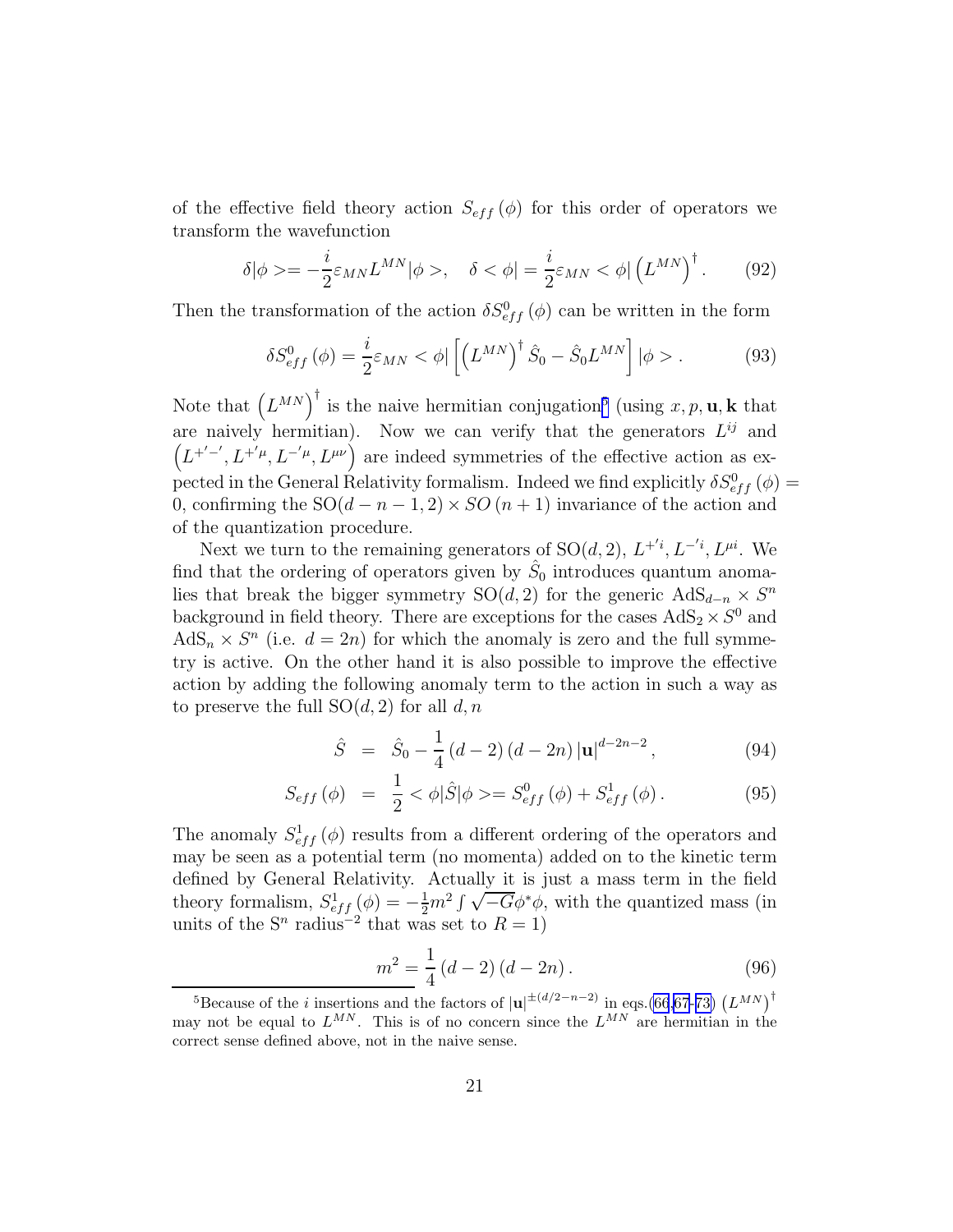<span id="page-21-0"></span>Of course, the mass term is invariant separately under the subgroup  $SO(n + 1) \times$  $SO(d-n-1,2)$ . On the other hand, the total action is invariant under the full  $SO(d, 2)$  thanks to the relations

$$
\left(L^{MN}\right)^{\dagger}\hat{S} - \hat{S}L^{MN} = 0\tag{97}
$$

that are satisfied just for the special value of the mass, and the precise ordering of operators in  $L^{MN}$  as given in eqs.[\(66,](#page-16-0)[67-73\)](#page-17-0). For the special cases  $\text{AdS}_2 \times S^0$  and  $\text{AdS}_n \times S^n$  (i.e.  $d - n = n$ ) the mass vanishes.

In recent literature the cases of  $AdS_2$ ,  $AdS_3 \times S^3$  and  $AdS_5 \times S^5$  have been investigated in the context of the AdS/CFT correspondance [\[6\]](#page-22-0)-[\[9](#page-22-0)]. These are among the cases that, according to our results, have higher symmetries  $SO(2,2), SO(6, 2)$  and  $SO(10, 2)$  respectively, with vanishing mass term. The higher symmetry may be of interest in future investigations.

We have shown that in order to be consistent with two-time physics the quantum theory must be carefully constructed. The formalism puts constraints that are non-trivial. One of the signatures of two-time physics is the  $SO(d, 2)$  symmetry realized in a unique unitary representation with special values of the Casimir operators. This is a unifying aspect since it connects diverse one-time physics systems in the same quantum representation of  $SO(d, 2)$ . Furthermore, our work establishes a quantum duality for  $AdS_{d-n} \times S^n$  for all n among themselves, as well as with all other one-time physics systems that we derived before [1]-[4] from the same action.

### References

- [1] I. Bars, C. Deliduman and O. Andreev, Phys. Rev. D58 (1998) 066004, or [hep-th/9803188.](http://arxiv.org/abs/hep-th/9803188)
- [2] I. Bars, Phys. Rev. D58 (1998) 066006, or [hep-th/9804028](http://arxiv.org/abs/hep-th/9804028).
- [3] I. Bars and C. Deliduman, "Gauge symmetry in phase space with spin, a basis for conformal symmetry and duality among many interactions", [hep-th/9806085](http://arxiv.org/abs/hep-th/9806085), to appear in Phys. Rev.
- [4] I. Bars, "Two-Time Physics", [hep-th/9809034,](http://arxiv.org/abs/hep-th/9809034) to appear in the proceedings of the  $XXIII^{rd}$  Int. Colloq. on Group Theor. Methods in Physics, Hobart, Australia, July 1998.